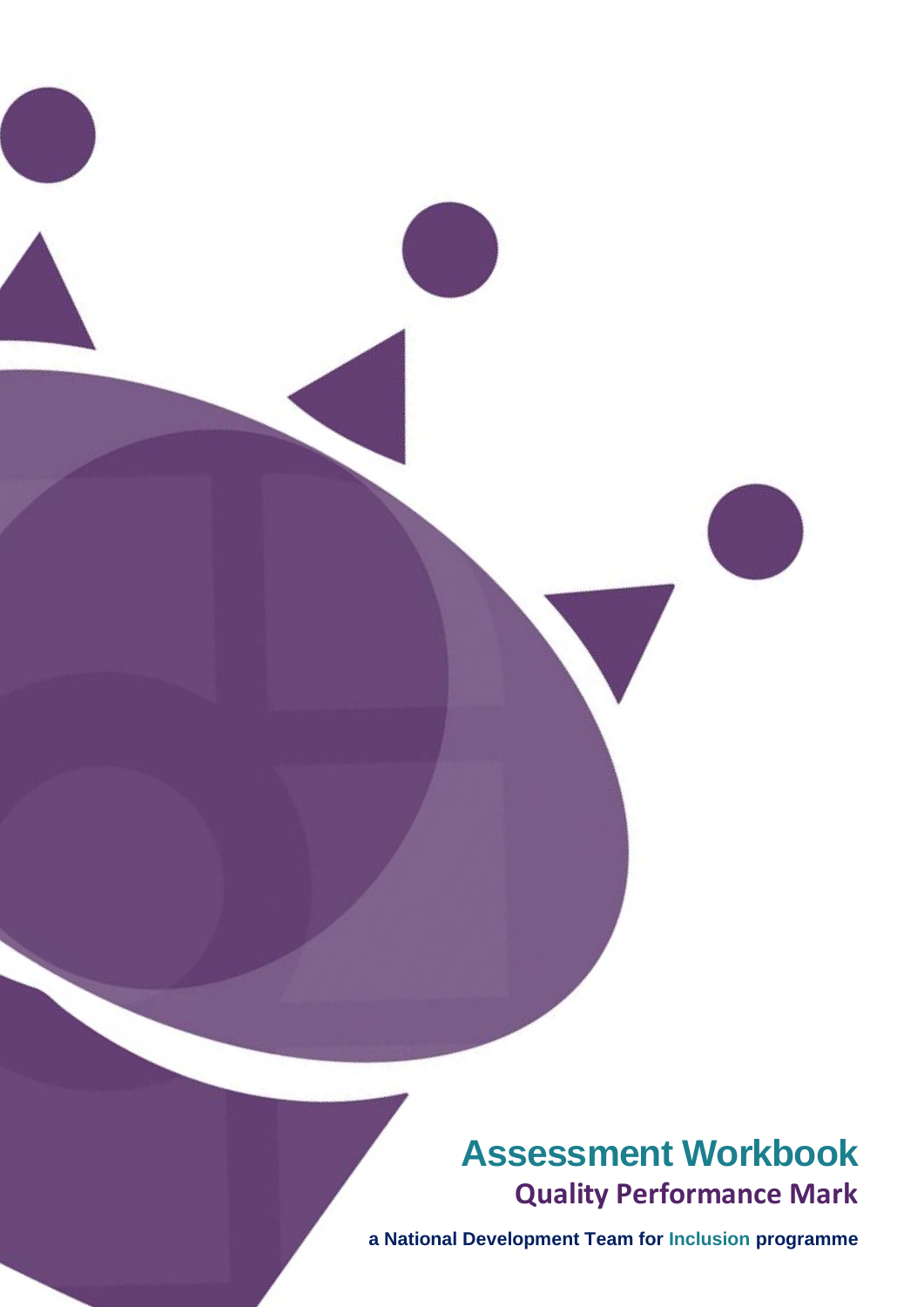

## Recognising quality in independent advocacy

an **(C)** NDTi Programme

### **Advocacy QPM**

**National Development Team for Inclusion** © 2018 National Development for Inclusion

4 Queen Street Bath **BA11HE** T: 01225 255 268

# **Quick links**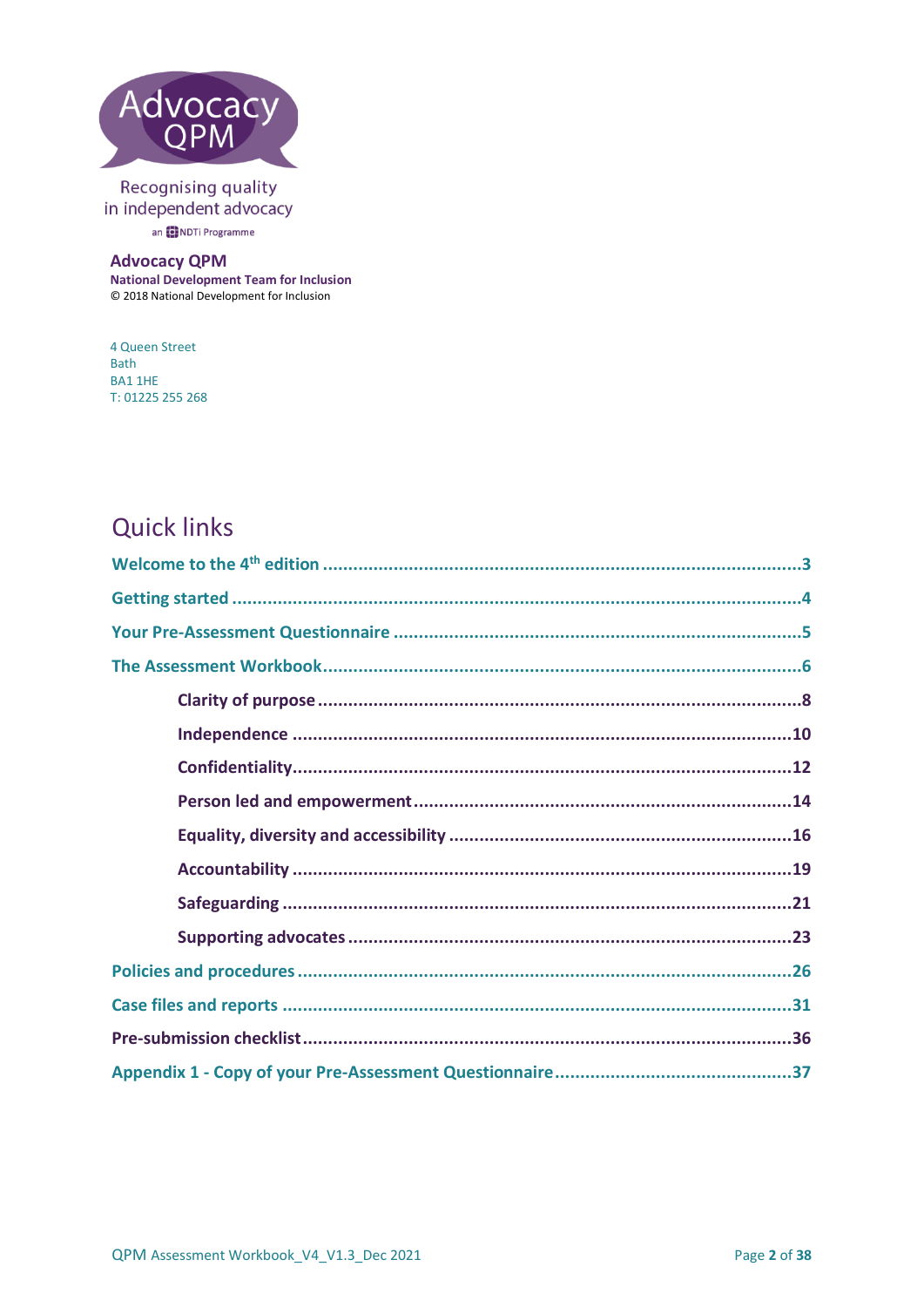

## <span id="page-2-0"></span>**Welcome to the 4th edition**

### **The advocacy quality performance mark**

Advocacy is taking action to support people to say what they want, secure their rights, pursue their interests and obtain services they need. Advocacy providers and Advocates work in partnership with the people they support and take their side, promoting social inclusion, equality and social justice.

This is the 4<sup>th</sup> edition of the Quality Performance Mark (QPM) which has been developed with the advocacy sector. As with previous versions it is firmly based on the principles of the **[Advocacy Charter](http://www.qualityadvocacy.org.uk/wp-content/uploads/2016/09/New-Advocacy-Charter.pdf)** and is a tool for independent advocacy services to use to demonstrate that they are providing all of their advocacy delivery to a set of **recognised** and **respected standards**.

It is also used by many organisations as a **developmental tool**. It can support organisations to think about and improve their advocacy delivery and the policies and procedures that support advocates to deliver the best services they can.

Our aim with this version of the QPM is to maintain the rigour and robust assessment of previous versions, whilst reducing some of the administrative burden.

All of the QPM indicators we are looking for organisations to evidence are referenced in this document and the accompanying document "Preparing for your QPM site visit".

## **Key information for your organisation**

| <b>Organisation name</b>       |
|--------------------------------|
| <b>QPM reference code</b>      |
| <b>Date of Issue</b>           |
| <b>Deadline for submission</b> |
| <b>Date submitted</b>          |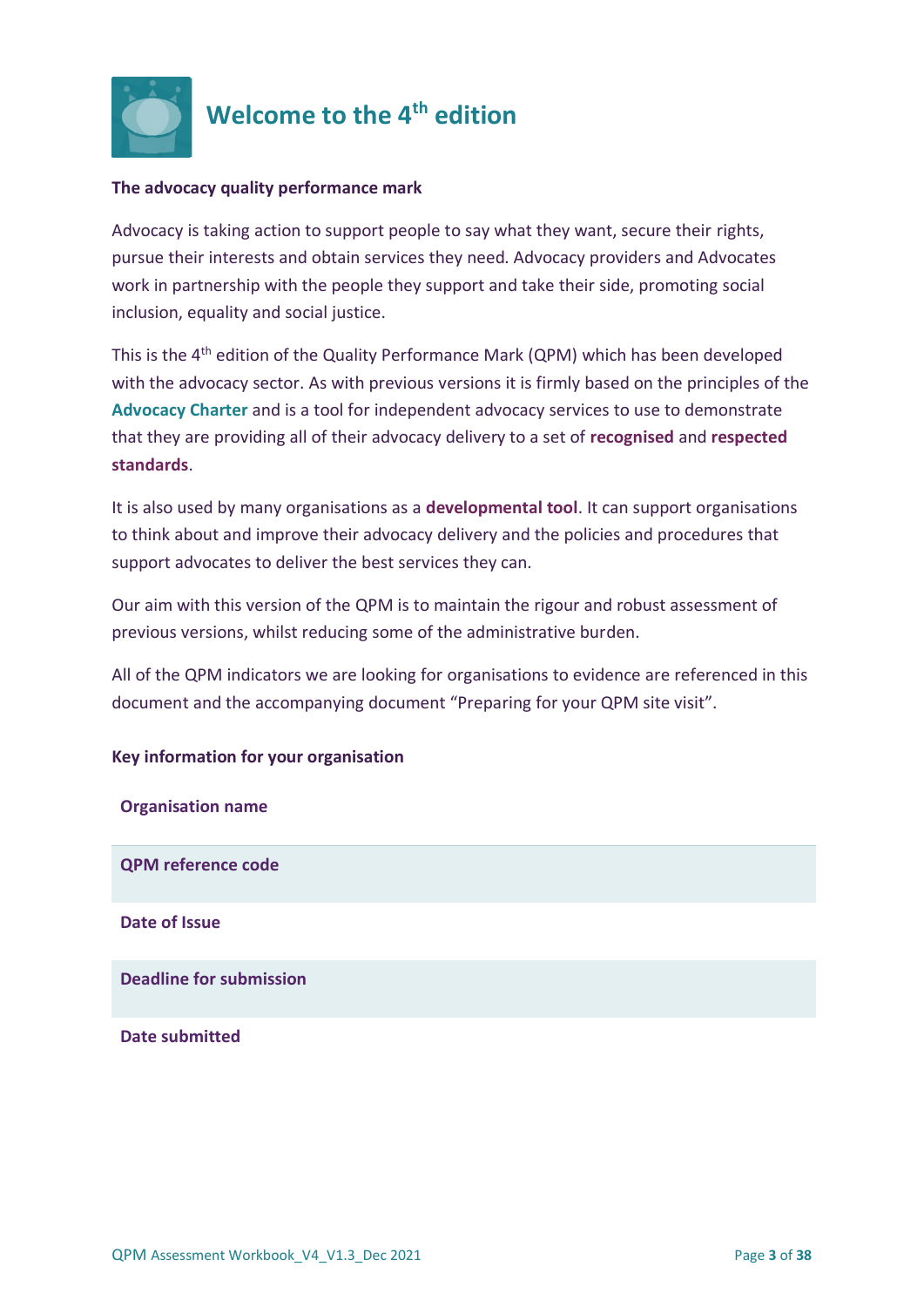<span id="page-3-0"></span>

The QPM comprises of the following key stages, that all organisations must complete to progress towards accreditation:

- **Pre-Assessment Questionnaire -** To commence working towards achieving the QPM, organisations complete and submit a Pre-Assessment Questionnaire
- **Working Agreement -** On confirmation of eligibility, organisations review, complete and sign an agreement, confirming that they agree to the terms and conditions of applying to gain the QPM
- **Desktop Assessment -** This includes a review of the organisations completed Assessment Workbook, a pre-defined selection of the organisation's policies and procedures and a selection of anonymised case files and reports
- **Site Visit(s) -** If successful at desktop assessment, the QPM Assessor will arrange to visit the applying organisation to meet with key staff and stakeholders. Following the visit(s) the Assessor prepares an Assessment Report, which confirms the outcome of the assessment and details areas of good practice along with any areas requiring further reflection or development

Following successful completion of these stages your organisation will be awarded the QPM for a period of three years.

At each stage of the process, it is useful to think about your advocacy delivery as a whole, and whether the expectations of the entire Advocacy Charter are being met. This is because some questions may relate to more than one principle in the Charter, but for the sake of brevity, will only be asked on one occasion within this document.

During our site visit or at other times, we might ask about some of the QPM indicators or standards several times, repeating the same question in different interviews or as we look at different documents, but showing this in the Assessment Workbook would make it too complicated and onerous for applying organisations.

You will find guidance on completing the Assessment Workbook and preparing for the desktop submission throughout this document; however, please do visit our **frequently asked questions** for further advice and support.

If you can't find the information you need, please contact the QPM team on [support@qualityadvocacy.org.uk](mailto:support@qualityadvocacy.org.uk) or call us on **01225 789135** and someone will be happy to share the information with you.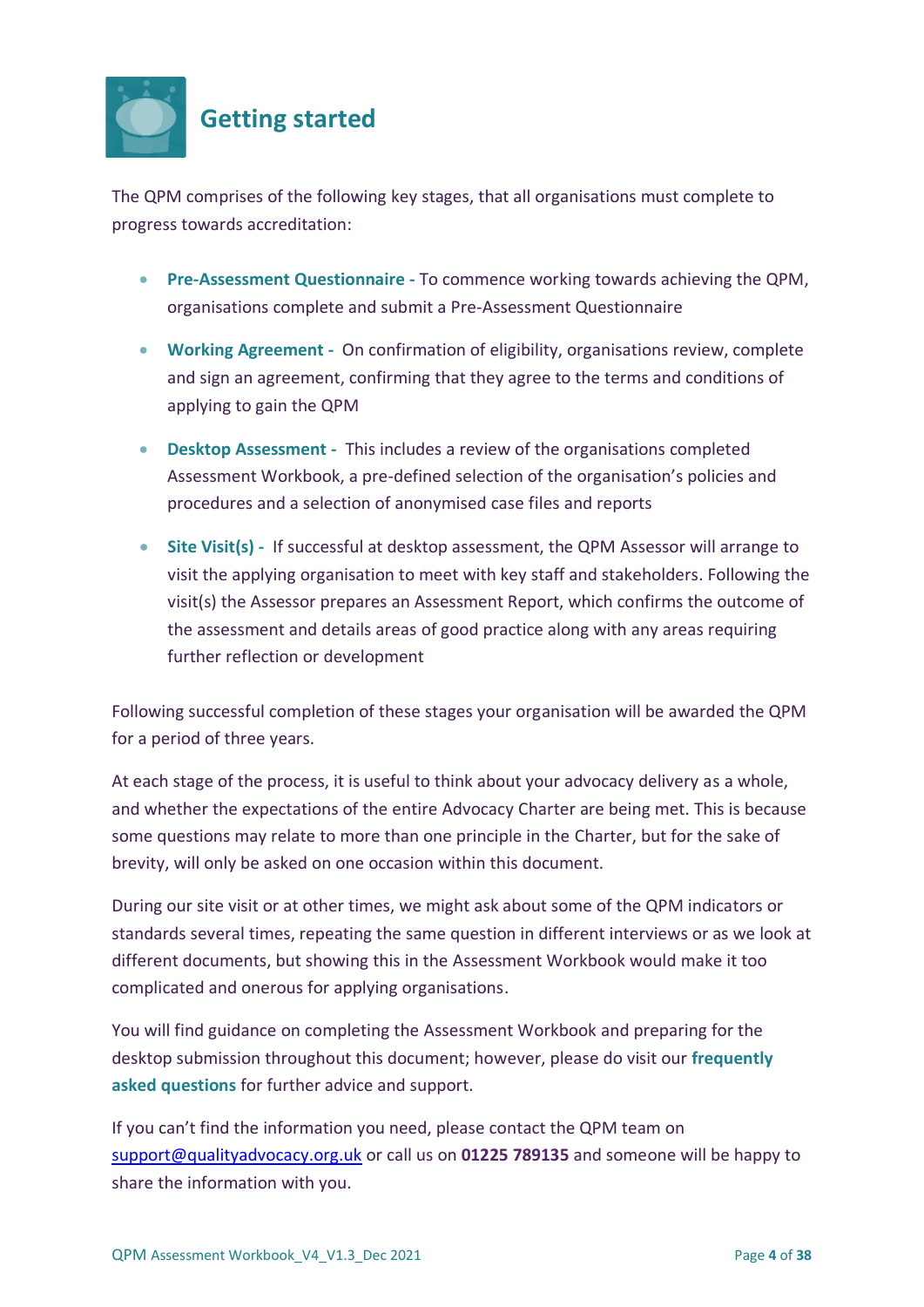

# <span id="page-4-0"></span>**Your Pre-Assessment Questionnaire**

In Appendix 1 you will see a copy of the information about your organisation that you shared with us in your Pre-Assessment Questionnaire.

We include a copy of this information so that your Assessor has the information they need to keep in touch with you and understand the nature of your organisation.

Please do let the team know of any changes in your advocacy service, delivery or key contacts. You can do this by emailing [support@qualityadvocacy.org.uk](mailto:support@qualityadvocacy.org.uk) at any time.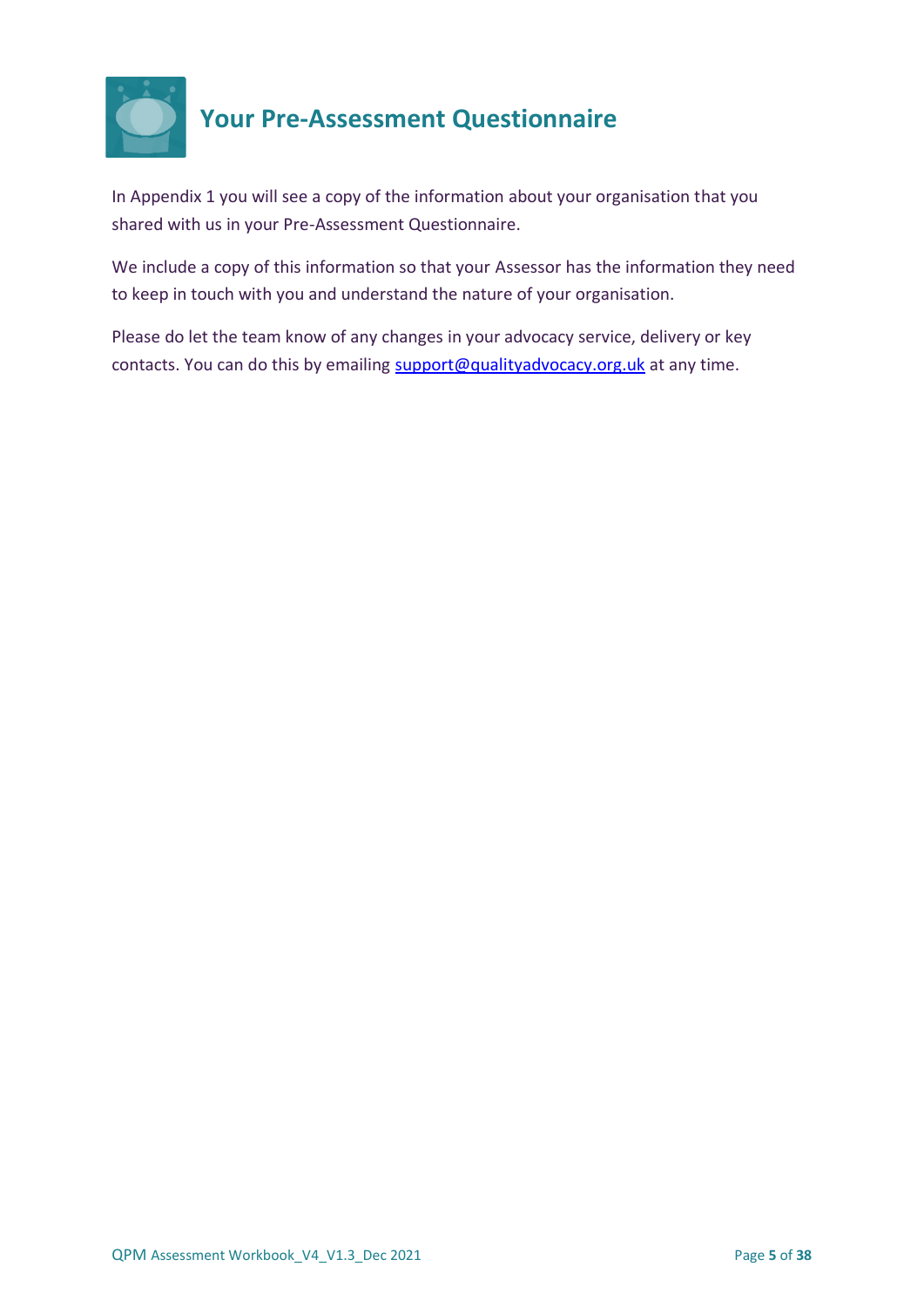

## <span id="page-5-0"></span>**The Assessment Workbook**

Please work through the following sections. Under each heading there are different kinds of QPM indicators:

- Indicators you respond to by confirming you have met the indicator **with a tick box**
- Indicators where we need a **written explanation** of how your organisation operates in relation to that indictor. These are the QPM indicators that need a longer answer and a description of your practice in relation to that indicator

### **Guidance for tick box questions**

When responding to **tick box** indicators:

- Think carefully about each item and satisfy yourself that your organisation has earned each tick
- You must be certain that the answer applies to all areas of your advocacy delivery
- If you are unclear or wish to provide additional comments to help clarify your organisation's position, there is a place for you to write any additional explanation you wish to give
- This is an electronic form and will need to be completed on a computer. When you click inside the box on the right and it will be automatically checked (ticked) for you. Click again and it will cancel the check mark

### **Guidance for indicators requiring a written response**

When responding to indicators that require a **written response**:

- Please ensure you provide a fully-explained narrative when answering these questions. Your Assessor will need to see how your organisation operates in relation to each indictor
- When providing a written explanation of how your service(s) operates, please ensure that any differences in approach between different types of advocacy delivery are clearly addressed. For example, your Community Advocacy Service may undertake different outreach activity to that of your IMCA, Care Act or IMHA service. **Your Assessor will want to see how each strand of your service operates in relation to each indicator or question.**
- Please do not just make reference to policies or documents you need to give a descriptive answer. Giving examples will help your assessor understand your organisation's practice.
- Please type your answers in the space provided. The more you write, the larger the box will grow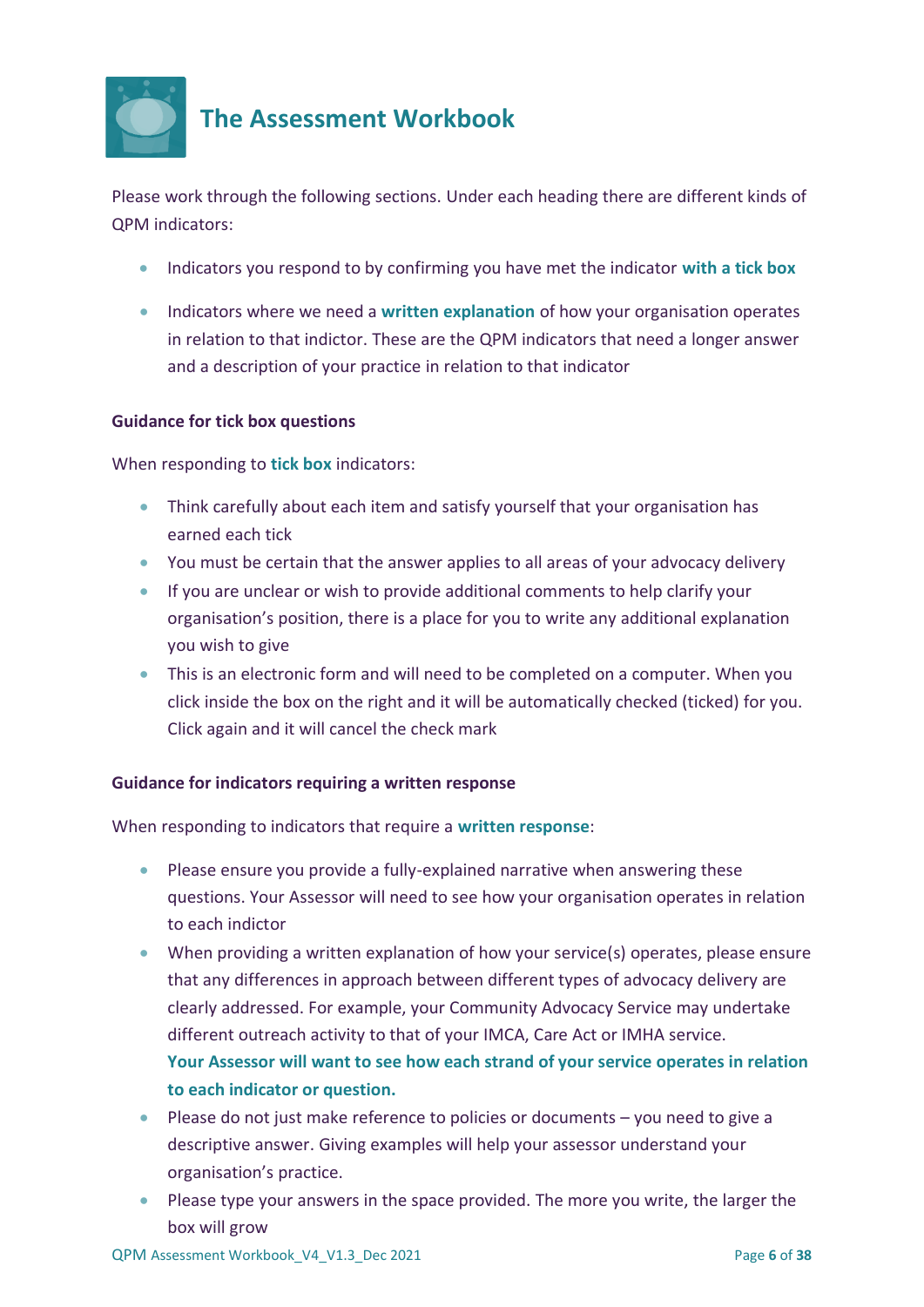This workbook is formatted and presented as a form. You can work through at your own pace, completing the questions in any order, saving the document as you go and returning to it as and when needed.

Should you experience any difficulties when completing or saving the document, please contact the QPM support team for advice and assistance.

We ask that all organisations ensure they:

- Complete the **Pre-Submission Checklist** before returning the workbook to us
- Use the **file numbering and naming conventions** detailed in the pre-assessment checklist in order that our support team can quickly and accurately verify that all anticipated documents and supporting information, case files and reports have been received

Incomplete workbooks or incomplete returns will result in your submission being rejected, at which time you will be asked to get the documentation in good order before resubmitting.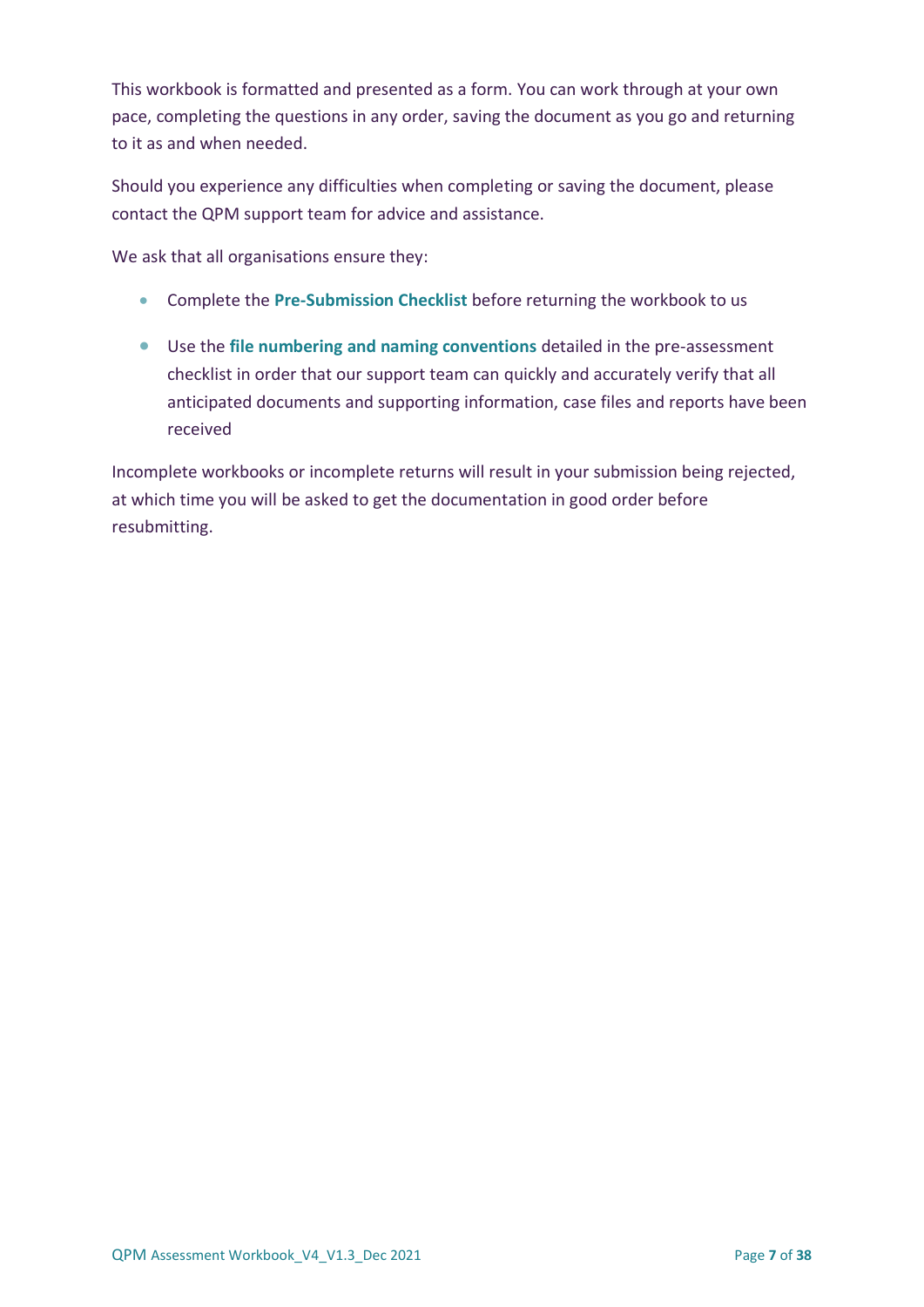

## <span id="page-7-0"></span>**Clarity of purpose**

*Advocacy Providers ensure that the individuals they advocate for, referrers, health and social care services and funding agencies all receive information that helps them understand the advocacy service and the role of the advocate, including its benefits and boundaries.*

*The Advocacy Providers objectives and activities must align with the principles set out in this Charter.*

#### **Tick box responses**

| <b>Ref</b> | <b>Requirement</b>                                                                                                                                                                                                         | <b>Tick if</b><br>met |
|------------|----------------------------------------------------------------------------------------------------------------------------------------------------------------------------------------------------------------------------|-----------------------|
| 26         | The organisation's aims and planned activities are within the objectives<br>set out in its governing document.                                                                                                             |                       |
| 27         | The organisation has clear decision-making processes which are regularly<br>reviewed by the Board.                                                                                                                         |                       |
| 28         | Leaflets, website pages and other information used to advertise the<br>service sets out clearly the types of advocacy being delivered, issues that<br>are supported, who is eligible for support and the referral process. |                       |
| 29         | Advocates work to the Advocacy Code of Practice.                                                                                                                                                                           |                       |

#### **Written responses**

- Ref **Requirement**
- 30 Please include any additional comments you wish to make about indicators 26-29 here.

(response 30 here)

31 The organisation records, monitors and analyses any demands for advocacy that cannot be met and works with funders, commissioners or others to address these.

(response 31 here)

32 There is (i) a procedure for referring people to other agencies, and (ii) an up-to-date list of potential services to refer people on to if the service is unable to help.

(response 32 here)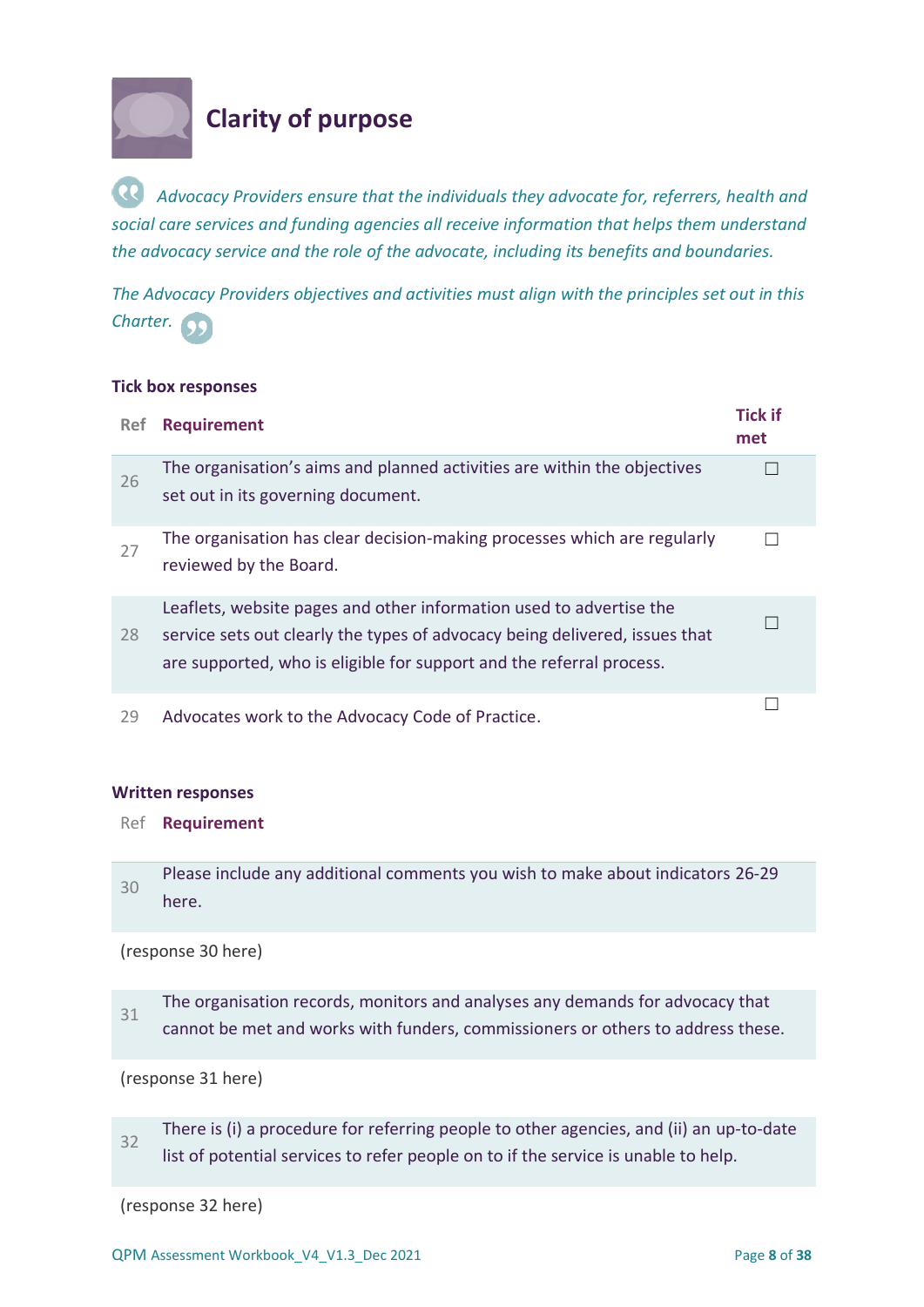### Ref **Requirement**

The organisation gives clear information about the advocacy role in the format that

33 is most suitable to the people who use the advocacy scheme, and advocates can clearly describe their roles and the differences between them.

(response 33 here)

## **Assessor's comments**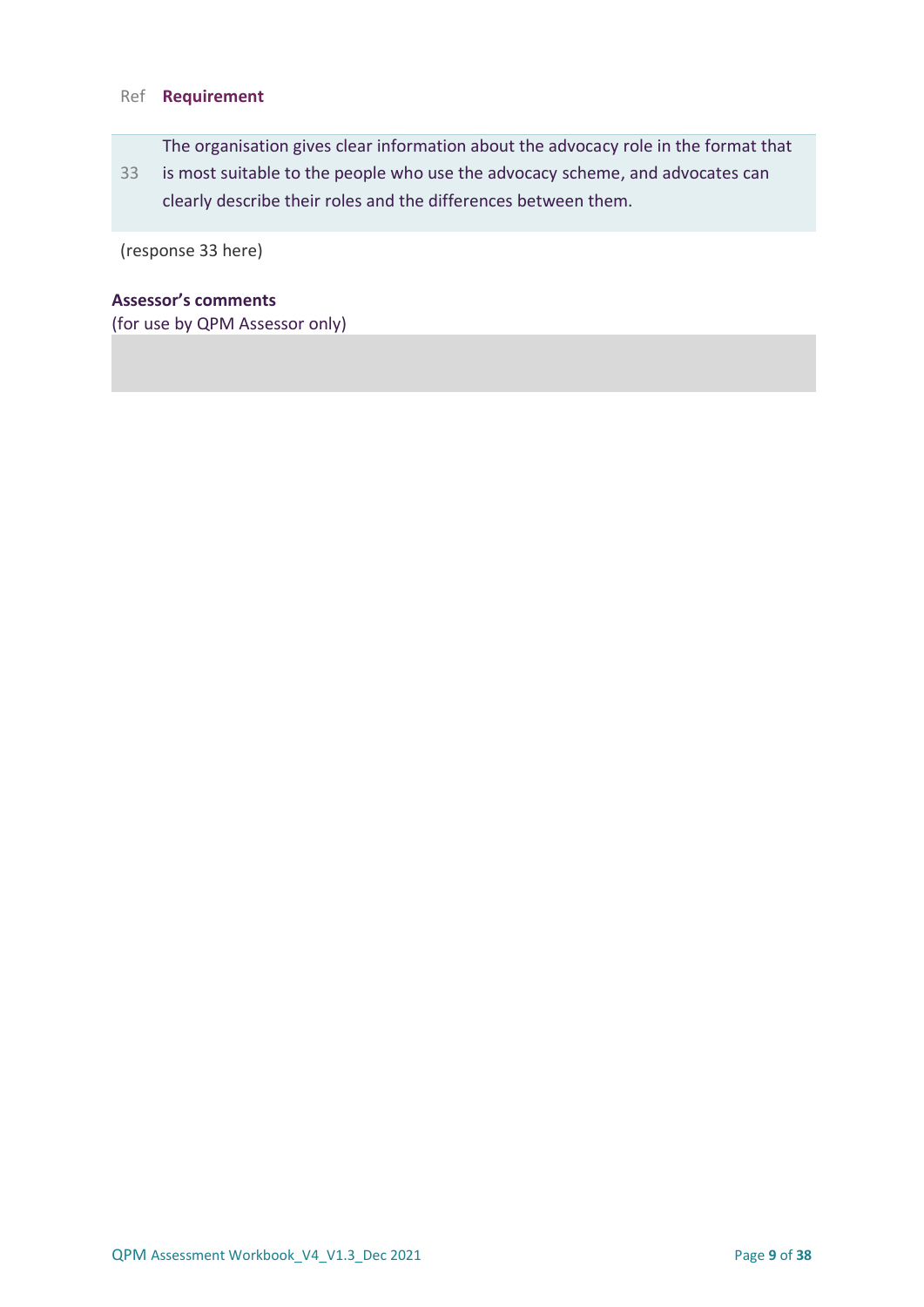

**Tick box responses**

## <span id="page-9-0"></span>**Independence**

*The Advocacy Provider is independent from statutory organisations and all other service delivery and is free from conflict of interest, both in design and operation of advocacy services. The Advocacy Provider's culture supports Advocates to promote their independence with individuals, professionals and other stakeholders; Advocates will be free from influence and conflict of interest so that they can represent the person for whom they advocate.*

| <b>Ref</b> | <b>Requirement</b>                                                                                                                                                                                                                                                              | <b>Tick if</b><br>met |
|------------|---------------------------------------------------------------------------------------------------------------------------------------------------------------------------------------------------------------------------------------------------------------------------------|-----------------------|
| 34         | The service is constituted as an organisation which stands independently<br>of health and social care service provision.                                                                                                                                                        |                       |
| 35         | The organisation's governing document promotes and protects<br>independence.                                                                                                                                                                                                    |                       |
| 36         | People accessing the service are aware of the advocate's independence.                                                                                                                                                                                                          |                       |
| 37         | The organisation has a Conflict of Interests Policy that includes conduct in<br>relation to gifts and corporate hospitality and sets out how internal<br>conflicts of interest are managed, including how this is managed if you<br>provide other services as well as advocacy. |                       |
| 38         | You keep a register of interests that might influence Board members,<br>staff and volunteers.                                                                                                                                                                                   |                       |
| 39         | All publicity material, including your website, explicitly states that this is<br>an independent advocacy service.                                                                                                                                                              |                       |

### **Written responses**

- Ref **Requirement**
- 40 Please include any additional comments you wish to make about indicators 34-39 here.

(response 40 here)

41 The advocacy service is free of conflicts of interest, especially if you provide other services in addition to advocacy.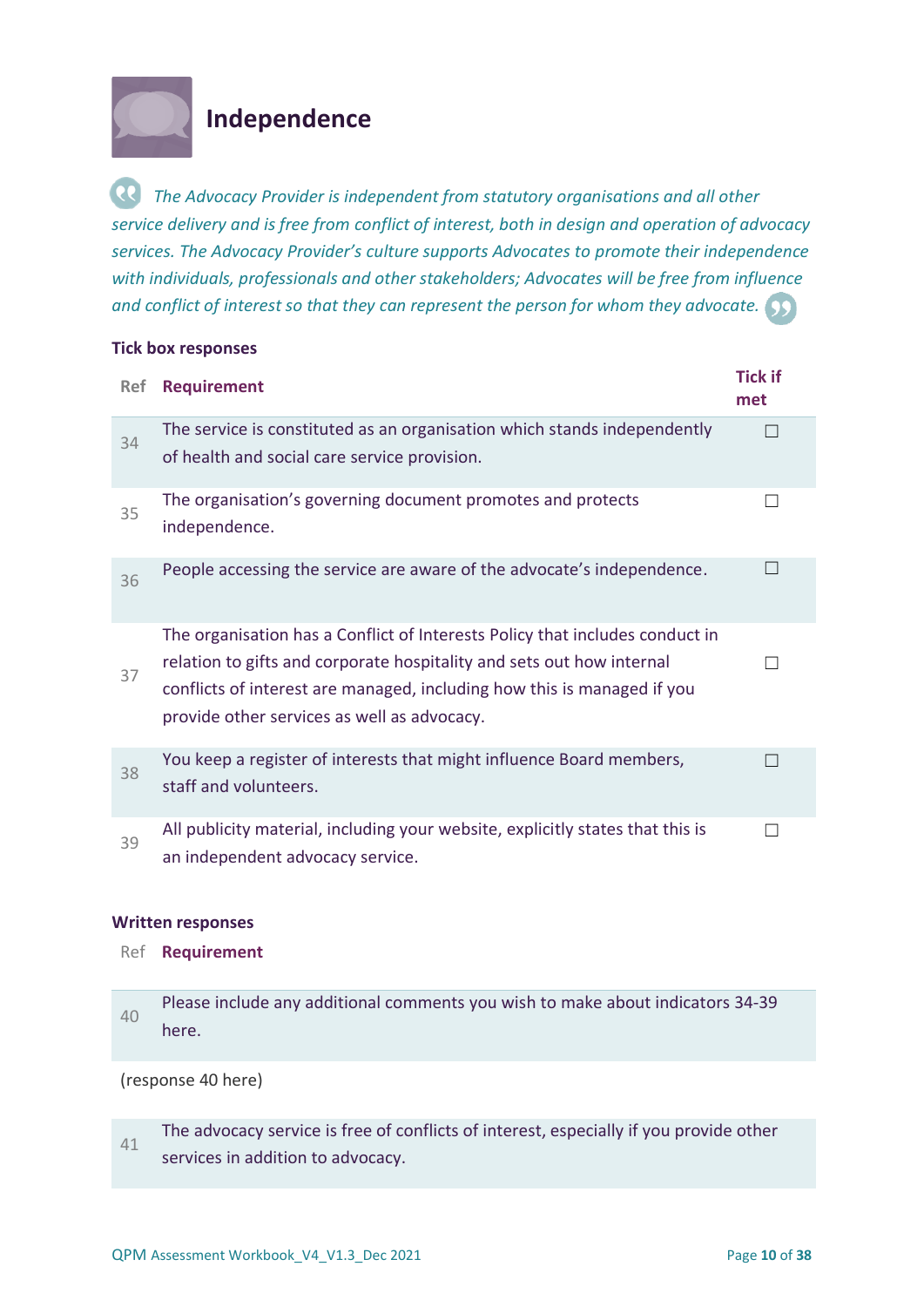#### Ref **Requirement**

(response 41 here)

The advocacy service is structurally independent of any other services you offer i.e.

42 the advocacy service has separate office accommodation, phone lines, storage for and access to confidential data, and line management.

(response 42 here)

43 The organisation actively seeks funding from more than one source.

(response 43 here)

44 Funders, commissioners and external health and social care professionals are not involved in organisational decision making, such as matters of staff deployment or discipline, or deciding how the advocacy service should be delivered.

(response 44 here)

45 The targets or contractual clauses set in funding agreements and contracts do not conflict with the organisation's stated aims and objectives or limit its independence in any aspect of its service delivery.

(response 45 here)

46 The management and culture of the organisation supports advocates to promote their independence with individuals, professionals and other stakeholders. This means having a physical, intellectual and perceived independence from all other services.

(response 46 here)

47 Advocates are able to challenge freely and as directed by the people they are working with. For non-instructed advocacy, decisions are challenged appropriately and there is a policy/procedure to support this, e.g. engagement protocol, advocacy handbook.

(response 47 here)

### **Assessor's comments**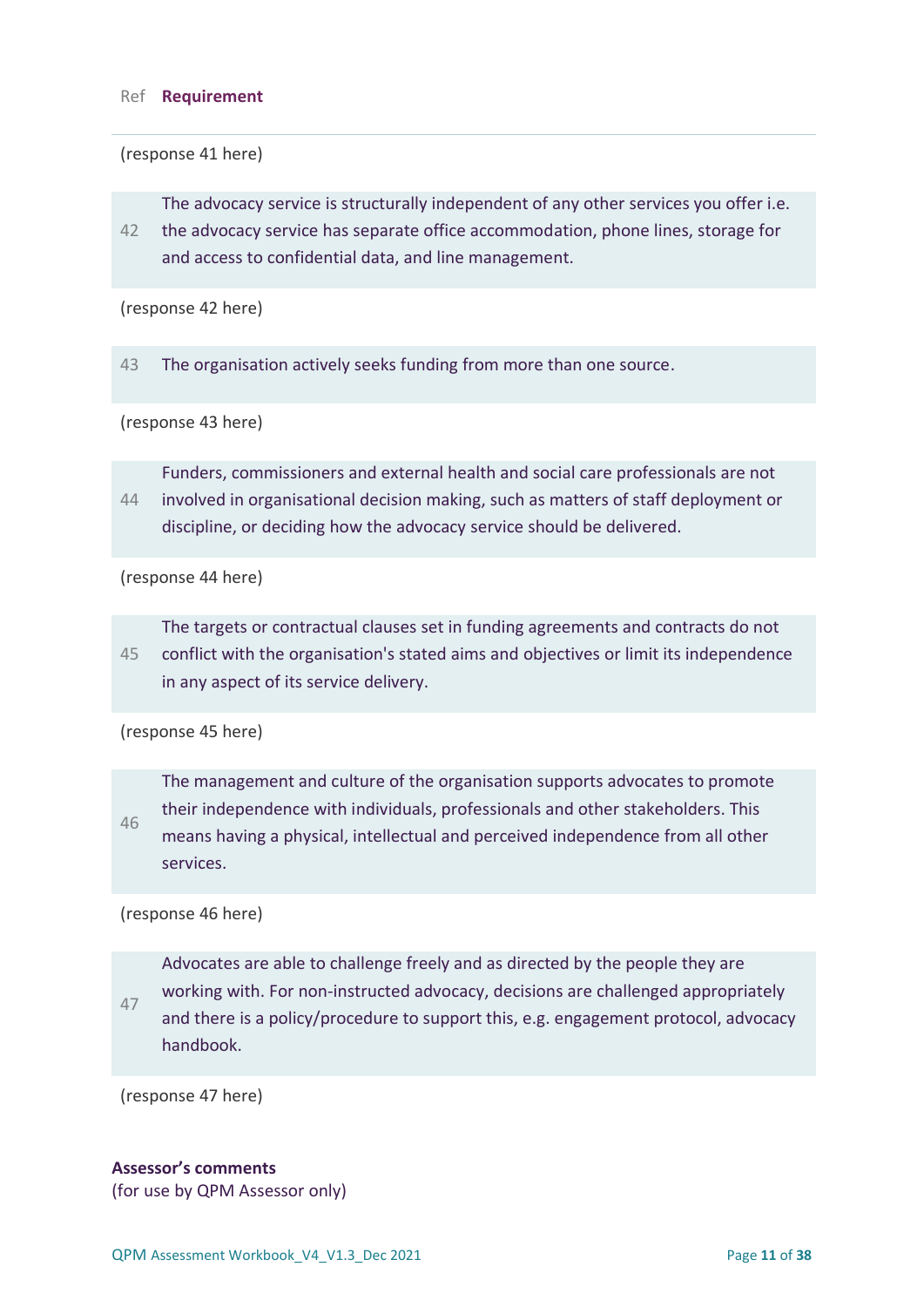

# <span id="page-11-0"></span>**Confidentiality**

*Information held by the advocacy service about individuals will be kept confidential to the advocacy service. The Advocacy Provider will have a Confidentiality Policy that reflects current legislation. It will be clear about how personal information held by the Advocacy Provider will be kept confidential, under what circumstances it may be shared, the organisation's approach to confidentiality in the delivery of Non-Instructed Advocacy and how the organisation responds if confidentiality is breached.* 

*Advocates will ensure that information concerning the people they advocate for is shared with these individuals unless there are exceptional circumstances, when a clear explanation will be recorded.* 

*Advocates must also be aware of situations that require making a child or adult safeguarding alert.*

#### **Tick box responses**

| <b>Ref</b> | <b>Requirement</b>                                                                                                                                                                                          | <b>Tick if</b><br>met |
|------------|-------------------------------------------------------------------------------------------------------------------------------------------------------------------------------------------------------------|-----------------------|
| 48         | The organisation complies with data protection legislation by creating,<br>storing and disposing of electronic and manual records appropriately.                                                            |                       |
| 49         | Any accidental, negligent or wilful breaches of confidentiality are<br>reported at the earliest opportunity to senior managers or Board<br>members in line with the organisation's policies and procedures. |                       |
| 50         | The organisation has an up-to-date Confidentiality Policy in place.                                                                                                                                         |                       |
| 51         | The organisation has an up-to-date Non-Instructed Advocacy Policy in<br>place, which makes clear the organisation's approach to confidentiality<br>and data sharing where the person is unable to consent.  |                       |
| 52         | The organisation has an up-to-date Data Protection Policy in place.                                                                                                                                         |                       |
| 53         | People using the advocacy service know that they have the right to see<br>their own records and are supported to have access to them if they so<br>wish.                                                    |                       |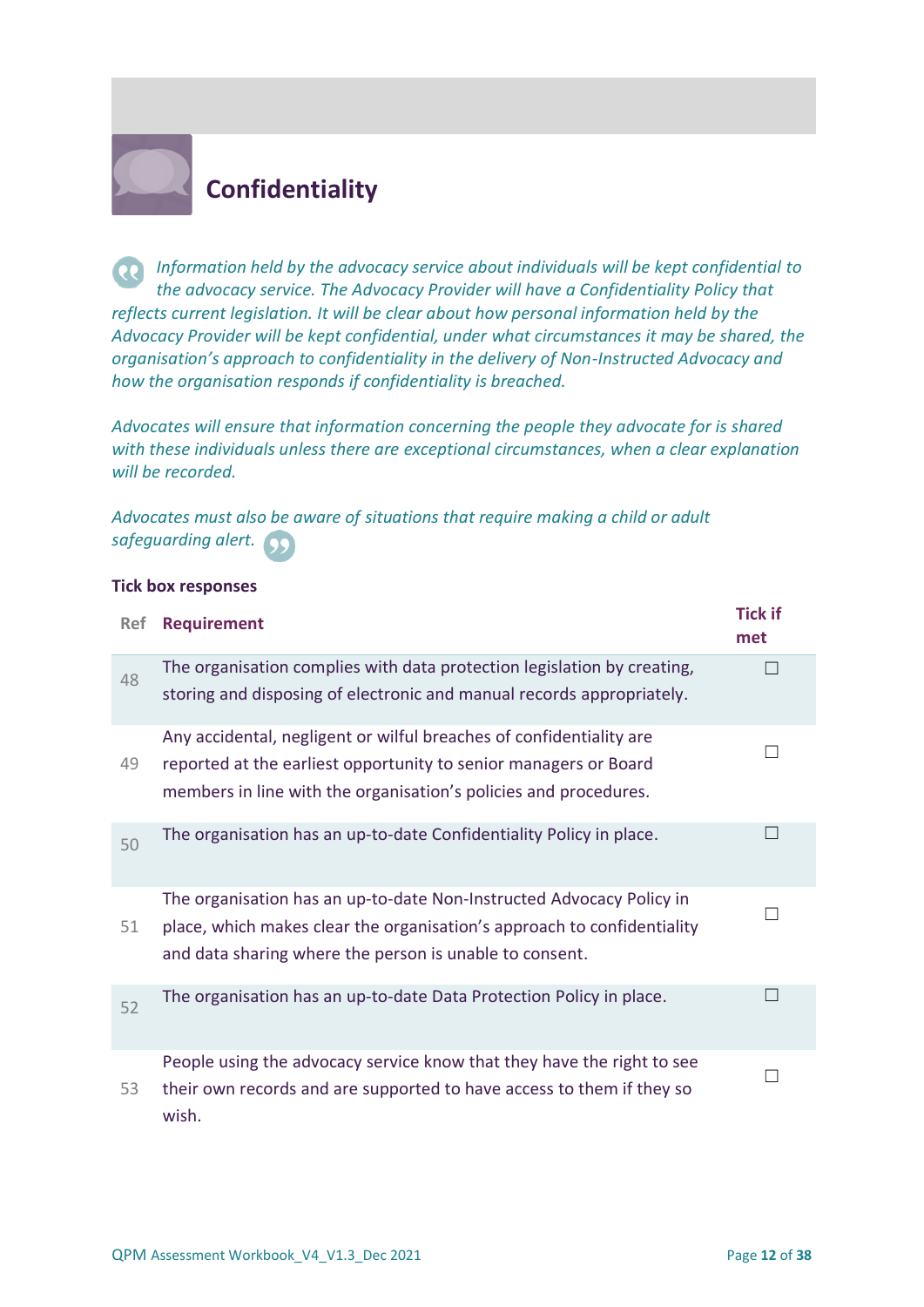## **Written responses**

## Ref **Requirement**

| 54 | Please include any additional comments you wish to make about indicators 48-53 |
|----|--------------------------------------------------------------------------------|
|    | here.                                                                          |

(response 54 here)

## **Assessor's comments**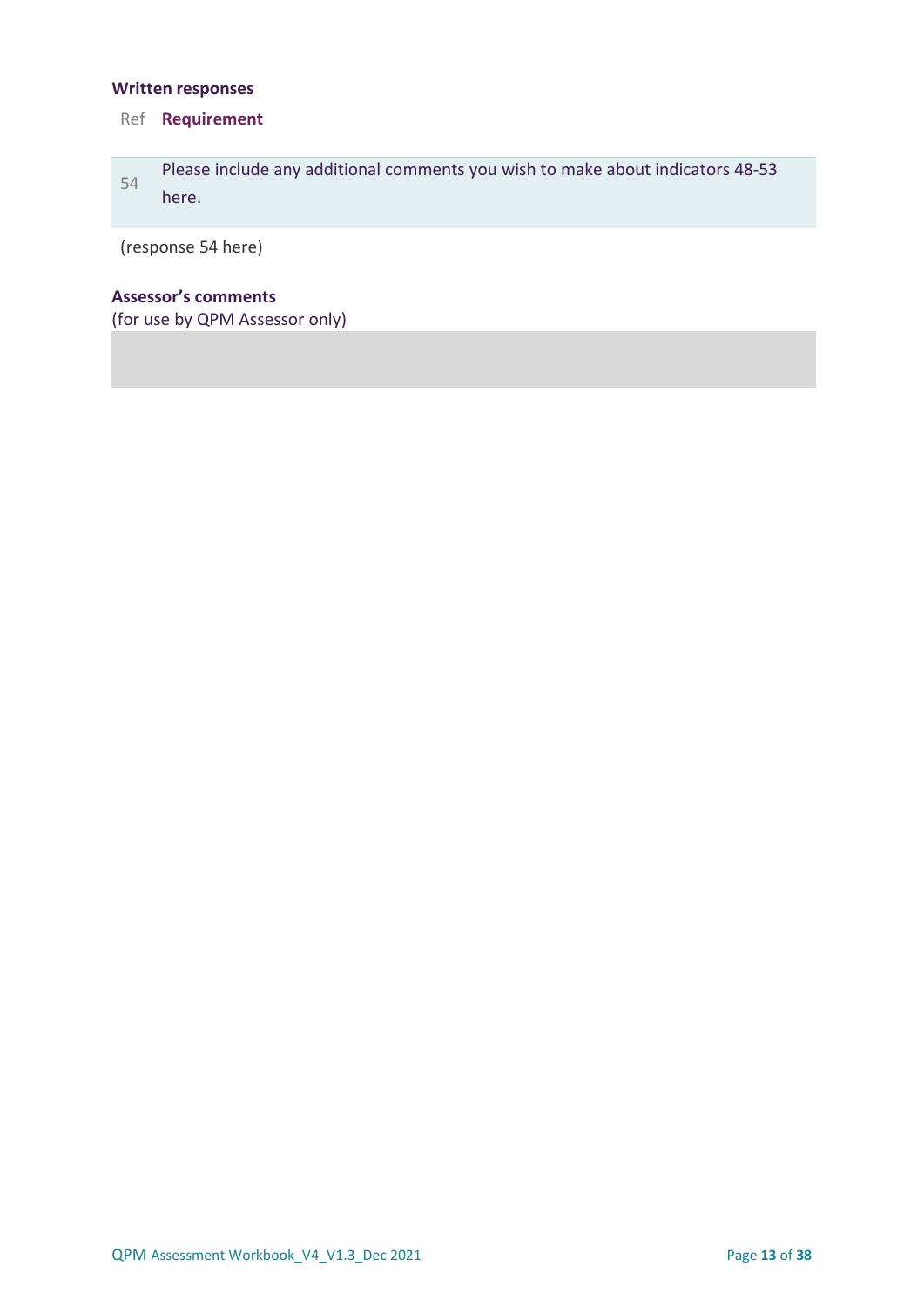

## <span id="page-13-0"></span>**Person led and empowerment**

*Person led - The Advocacy Provider and Advocates will put the people they advocate for first, ensuring that they are directed by their wishes and interests. Advocates will be nonjudgmental and respectful of people's needs, views, culture and experiences.*

*Empowerment - The Advocacy Provider will support people to self-advocate as far as possible, creating and supporting opportunities for self-advocacy, empowerment and enablement. Advocates support people to access information to exercise choice and control in their lives and the decisions affecting them.* 

*People will choose their own level of involvement and the style of advocacy support they want. Where people lack capacity to influence the service, the Advocacy Provider will ensure the advocacy remains person led and enable those with an interest in the welfare of the person to be involved. People receiving advocacy will be involved in the wider activities of the organisation up to and including the Board.*

#### **Written responses**

Ref **Requirement**

55 The organisation has systems to ensure that each advocacy relationship is reviewed at least every four months.

(response 55 here)

56 The organisation has a process for closing cases which is made clear to the person concerned, so they know when their advocacy service is likely to finish.

(response 56 here)

57 The organisation has operational links with local people using the advocacy service, self-advocacy groups or other user-led organisations.

(response 57 here)

58 Advocates are clear on the issues, impact and desired outcomes for each person.

(response 58 here)

59 Advocates seek to work in an empowering way that promotes self-advocacy and individual resilience and enables people to lead and direct the advocacy work.

(response 59 here)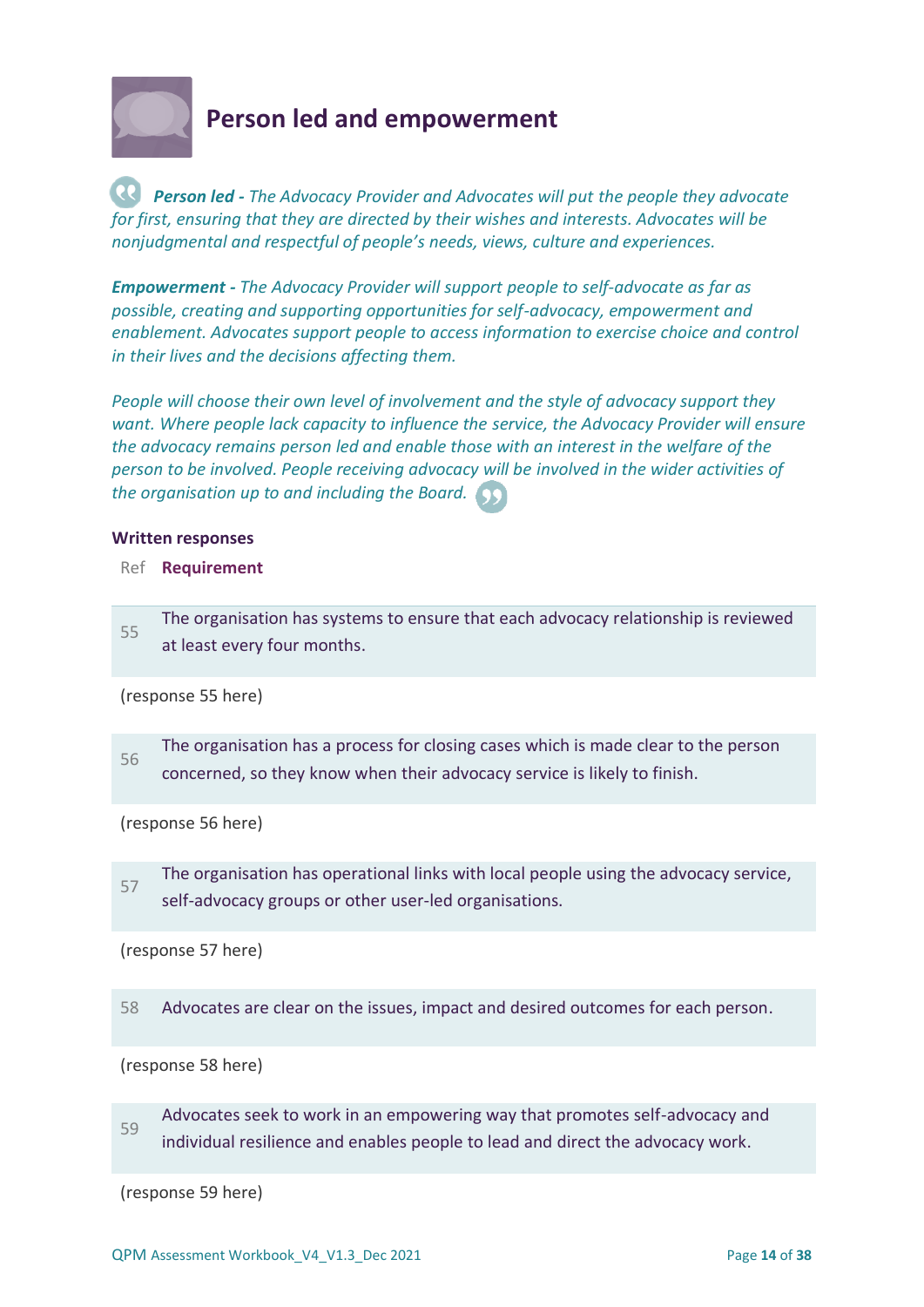#### Ref **Requirement**

60 Advocates clearly follow the instruction of the person and enable them to make complaints and raise concerns as needed, or on their behalf in non-instructed advocacy.

(response 60 here)

61 Advocates work in a timely fashion and with regard to particular deadlines that are relevant to the person and the advocacy issue, including ensuring reports are with decision-makers prior to Best Interest decisions being made.

(response 61 here)

People using the advocacy service are involved meaningfully in the advocacy

62 scheme's management and culture. For example, people are involved in activities such as recruitment, training, publicity, outreach and on the Board.

(response 62 here)

### **Assessor's comments**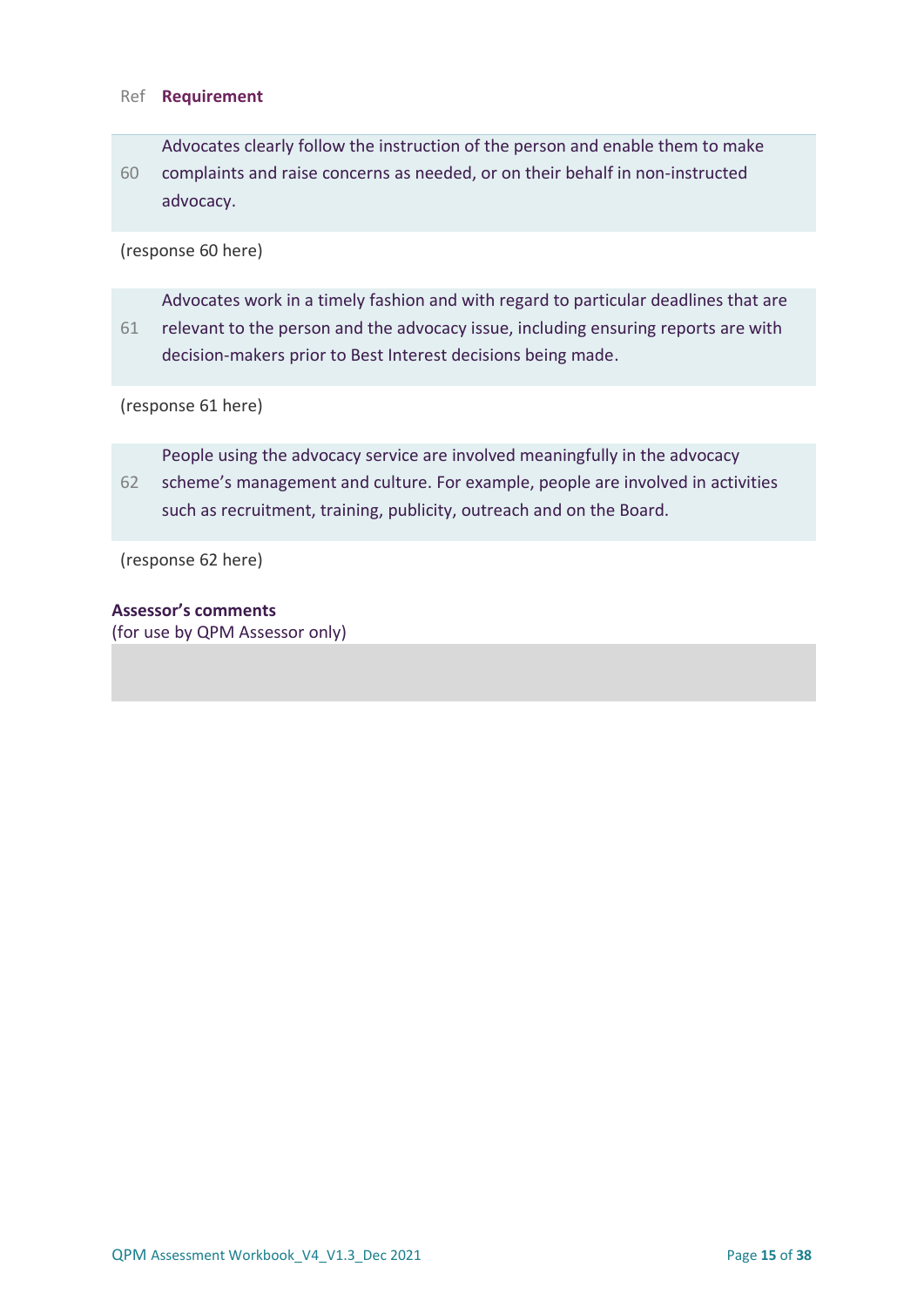

# <span id="page-15-0"></span>**Equality, diversity and accessibility**

*The Advocacy Provider will have an up to date Equality and Diversity Policy that recognises the need to be pro-active in tackling all forms of inequality, discrimination and social exclusion so that all people are treated fairly. Advocates time will be allocated equitably.* 

*Advocates make reasonable adjustments to ensure people have appropriate opportunity to engage, direct and benefit from the advocacy activity.* 

*Advocacy will be provided free of charge to eligible people. The Advocacy Provider will ensure that its premises (where appropriate), policies, procedures and publicity materials promote full access for the population that it serves. Advocates will provide information and use language that is easy to understand and accessible to the person.*

| <b>Ref</b> | <b>Requirement</b>                                                                                                                                | <b>Tick if</b><br>met |
|------------|---------------------------------------------------------------------------------------------------------------------------------------------------|-----------------------|
| 63         | Procedures are in place to ensure that issues or complaints regarding<br>equality and diversity are resolved effectively and in a timely fashion. |                       |
| 64         | The scheme is situated in accessible premises or can use accessible<br>meeting spaces and creates a welcoming environment for all.                |                       |
| 65         | The scheme operates at hours that are accessible to the people who<br>want to use or refer to the service.                                        |                       |
| 66         | There is a contingency plan to ensure service provision during periods of<br>staff illness or holiday.                                            | $\sim$                |
| 67         | The advocacy scheme does not charge people for their services where<br>they are funded directly to provide this service.                          |                       |
| 68         | Equality and Diversity training is provided to all advocates.<br>Understanding and outcomes are monitored in supervision and<br>appraisals.       |                       |
| 69         | There is an up-to-date Equality and Diversity Policy in place that responds<br>to the requirements of current legislation.                        |                       |

#### **Tick box responses**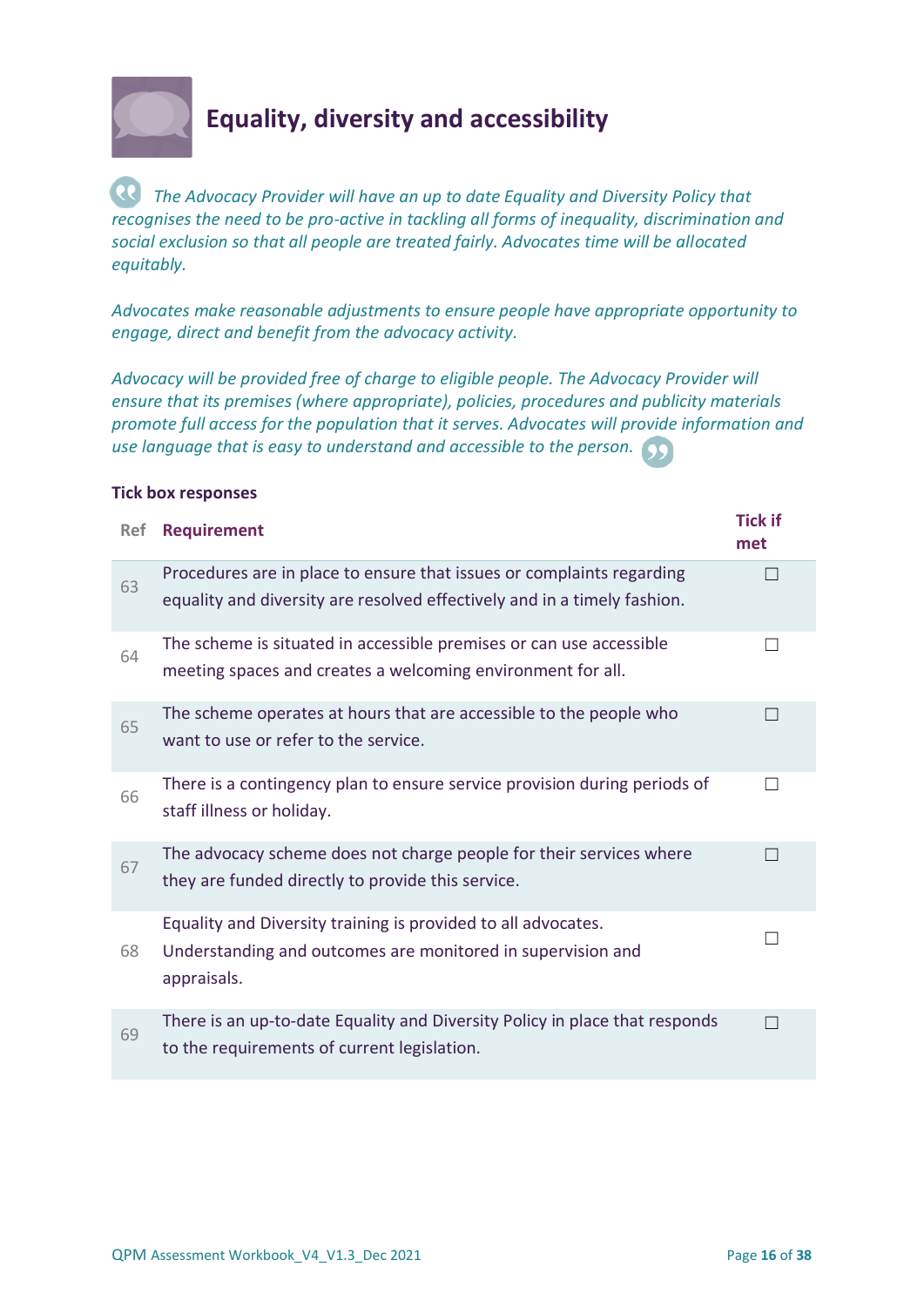#### **Written responses**

#### Ref **Requirement**

70 Please include any additional comments you wish to make about indicators 63-69 here.

(response 70 here)

71 There is an appropriate range of ways of making referrals.

(response 71 here)

72 Referral forms support referrers to make appropriate instructions, so that the organisation does not receive too many inappropriate referrals.

#### (response 72 here)

The allocation of the advocate meets the specific requirements of the individual requiring support e.g. male or female advocate. The advocacy service ensures that individuals who are eligible, have access to the different strands of advocacy

73 available within the organisation. This can be done by a multi-skilled advocate who can follow the individual's journey through, or by two or more independent advocates who specialise.

(response 73 here)

74 The advocacy scheme regularly records and analyses demographic information in relation to all the Equality Strands in the Equalities Act to check how well it is reaching whole communities, has identified gaps in provision and has taken action.

(response 74 here)

75 Outreach activity about the services is delivered to reach out to seldom heard and under-represented communities, or under-referring teams/areas, perhaps by targeting specific organisations, teams, communities or citizens.

(response 75 here)

76 Information about the service is available in accessible formats.

(response 76 here)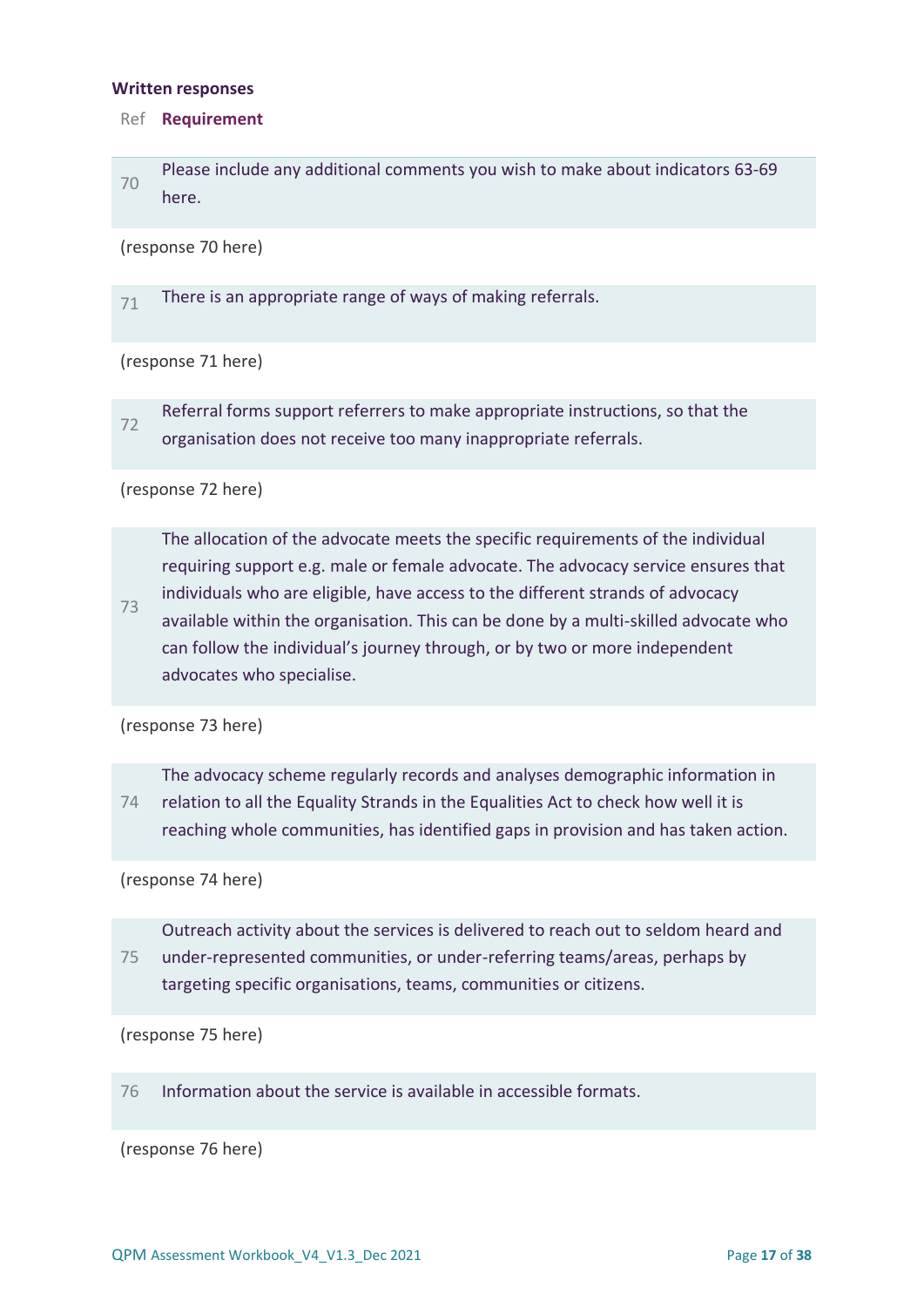## Ref **Requirement**

77 Advocates make all reasonable adjustments needed to ensure the service is accessible and the person is able to lead the advocacy work as far as possible.

(response 77 here)

## **Assessor's comments**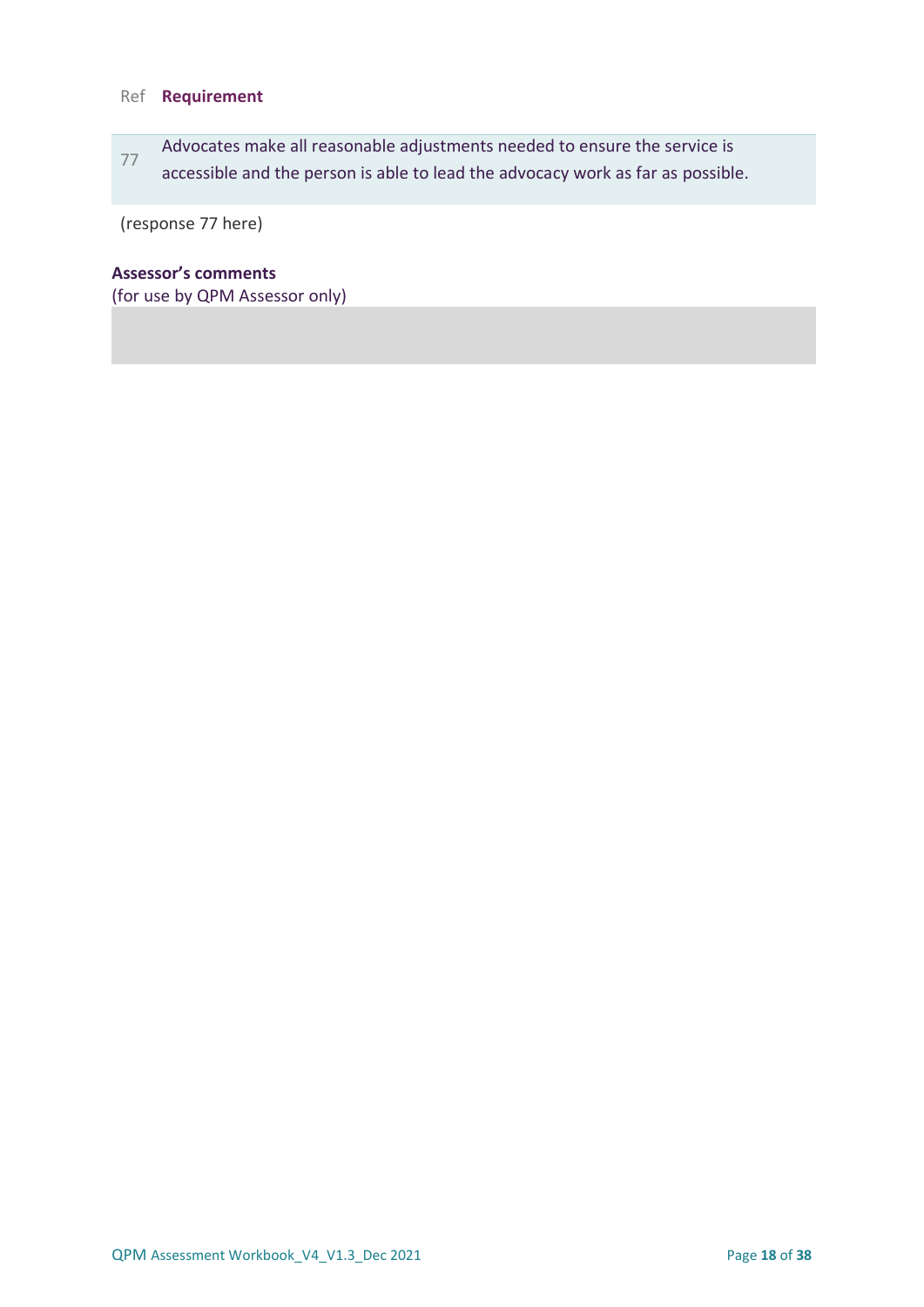

## <span id="page-18-0"></span>**Accountability**

*The Advocacy Provider is well managed, with appropriate governance arrangements in place, meeting its obligations as a legally constituted organisation.*

*People accessing the service will have a named Advocate and a means of contacting them. The Advocacy Provider will have systems in place for effective recording, monitoring and evaluation of its work, including identification of the impact of the advocacy service and outcomes for people supported. In addition, it will be accountable to people who use its services by obtaining and responding to feedback and complaints.* 

*The Advocacy Provider will address systemic issues in health and social care provision or other services.*

| <b>Ref</b> | <b>Requirement</b>                                                                                                                     | <b>Tick if</b><br>met |
|------------|----------------------------------------------------------------------------------------------------------------------------------------|-----------------------|
| 78         | The organisation has published an annual report in the past year.                                                                      | П                     |
| 79         | The organisation has published its annual accounts in the past year.                                                                   | $\mathsf{L}$          |
| 80         | The organisation has Public Liability insurance.                                                                                       | $\Box$                |
| 81         | The organisation has Employer's Liability insurance.                                                                                   | $\perp$               |
| 82         | The organisation has Professional Indemnity insurance.                                                                                 | $\Box$                |
| 83         | The organisation has a record setting out the current membership of the<br>Board and the term of office for each Board member.         | П                     |
| 84         | The organisation has a document that clearly defines the role and remit<br>of Board members and how the decision-making process works. | $\vert \ \ \vert$     |
| 85         | The Board meets at least quarterly and decisions are minuted.                                                                          | $\perp$               |
| 86         | Funding bodies are provided with relevant written monitoring<br>information.                                                           | $\vert \ \ \vert$     |
| 87         | Everyone using the service has a named advocate and a way to contact<br>them.                                                          | $\Box$                |

#### **Tick box responses**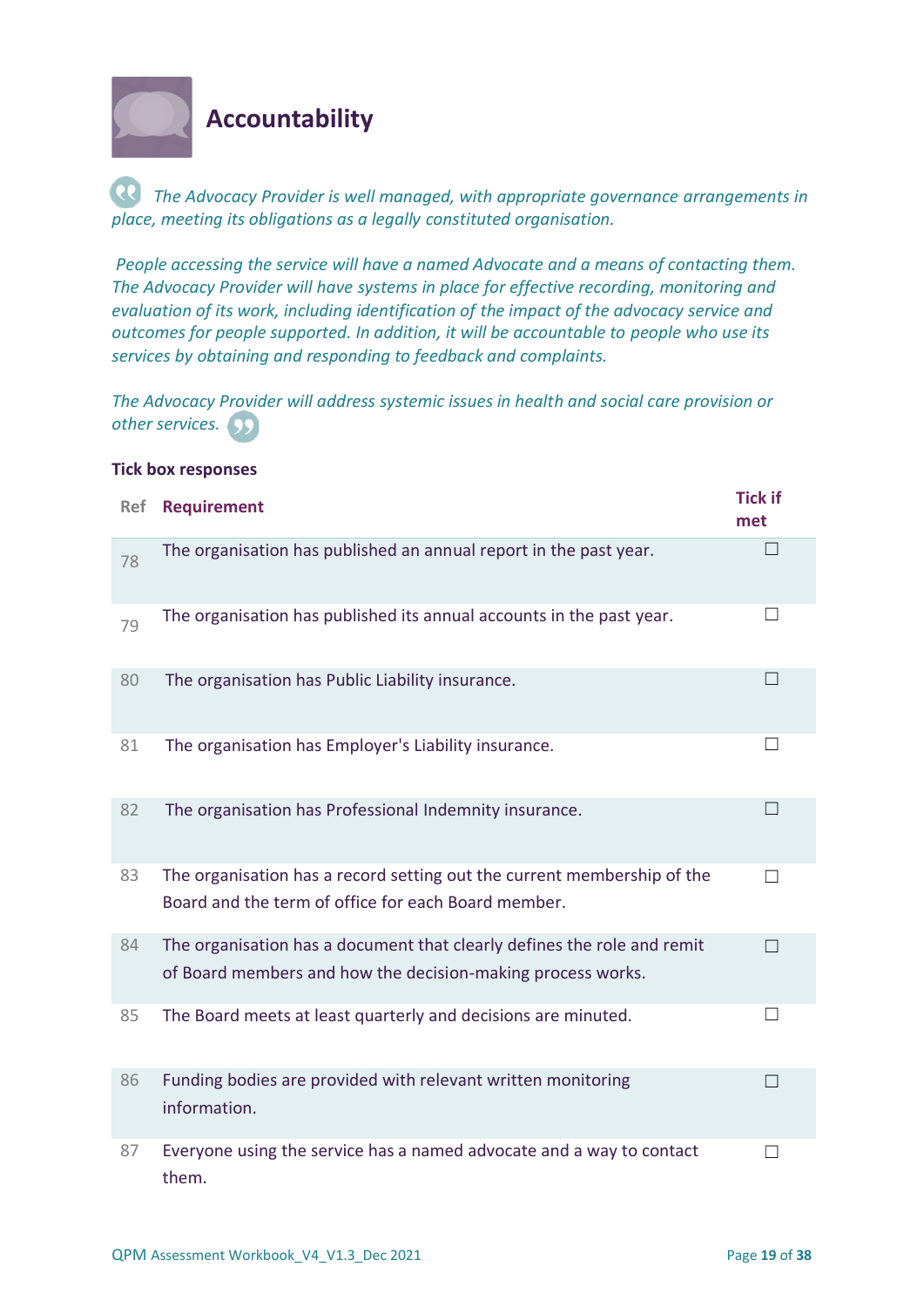| <b>Ref</b> | <b>Requirement</b>                                                                                                                    | <b>Tick if</b><br>met |
|------------|---------------------------------------------------------------------------------------------------------------------------------------|-----------------------|
| 88         | There is a written Complaints Policy and everyone using the service is<br>told of their right to make a complaint and how to do this. |                       |
| 89         | The advocacy scheme offers the option of independent support to<br>complainants and can make this available when required.            |                       |
| 90         | Referrals are responded to within agreed timescales and in accordance<br>with official guidance and legislation.                      |                       |
| 91         | Commencement of IMCA casework following instruction is not delayed<br>due to lack of a written capacity assessment.                   |                       |

### **Written responses**

#### Ref **Requirement**

92 Please include any additional comments you wish to make about indicators 78-91 here.

(response 92 here)

There is a process for obtaining information from people who use the advocacy

93 service about their level of satisfaction with the service they have received and appropriate follow on action is taken where necessary.

(response 93 here)

The organisation records and regularly analyses the nature of advocacy issues,

94 duration of advocacy relationships, amount of time spent on each, outcomes and impact of advocacy work, and feedback from people using the service.

(response 94 here)

95 Common themes/issues affecting people using the service are regularly addressed with commissioners and providers of health and social care services (and/or relevant others). This is sometimes referred to as Systemic Advocacy.

(response 95 here)

### **Assessor's comments**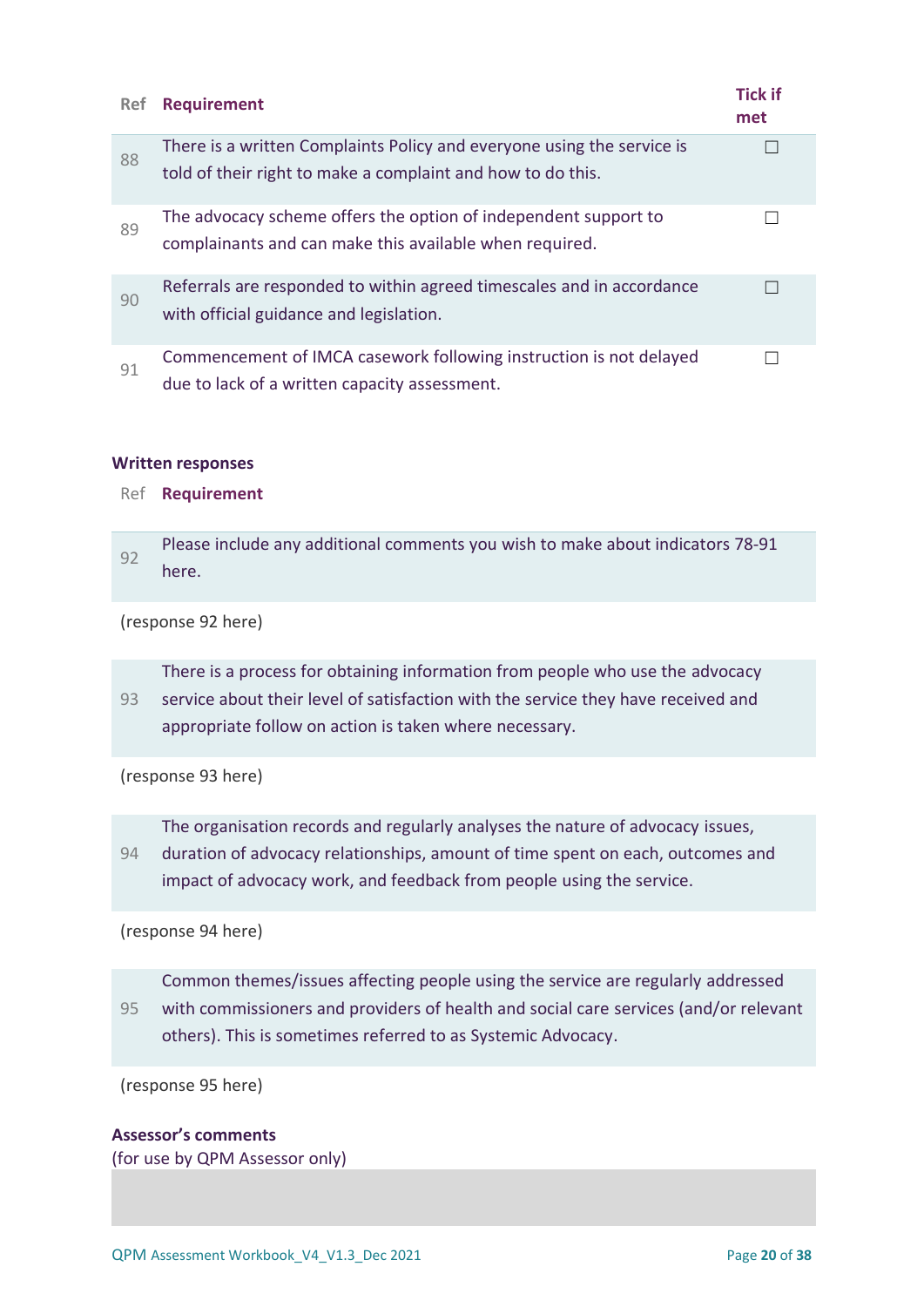

# <span id="page-20-0"></span>**Safeguarding**

*As part of supporting people to realise their Human Rights, the Advocacy Provider will have a thorough understanding of safeguarding responsibilities and processes as set out in law and best practice guidance.* 

*The Advocacy Provider will have clear, up to date policies and procedures in place to ensure safeguarding issues are identified and acted upon.* 

*Advocates support people to have their rights upheld and will be supported to understand and recognise different forms of abuse and neglect, issues relating to confidentiality and what to do if they suspect an individual is at risk.*

### **Tick box responses**

| Ref | <b>Requirement</b>                                                                                                                                                                                                                                                                                                                        | <b>Tick if</b><br>met |
|-----|-------------------------------------------------------------------------------------------------------------------------------------------------------------------------------------------------------------------------------------------------------------------------------------------------------------------------------------------|-----------------------|
| 96  | Training is provided to advocates on Human Rights and safeguarding,<br>including potential depravations of liberty: how to recognise different<br>forms of abuse, neglect and poor practice; its impact upon adults and<br>children; and how to take appropriate action. Training is at an<br>appropriate level and is updated regularly. |                       |
| 97  | The organisation has Safeguarding Policy/Policies in place, which are<br>reviewed regularly in line with the most recent policy and best practice.                                                                                                                                                                                        |                       |
| 98  | The organisation has a designated Safeguarding Lead.                                                                                                                                                                                                                                                                                      |                       |

### **Written responses**

#### Ref **Requirement**

99 Please include any additional comments you wish to make about indicato 96-98 here.

(response 99 here)

100 There is an established ongoing relationship with the local authority Safeguarding team.

(response 100 here)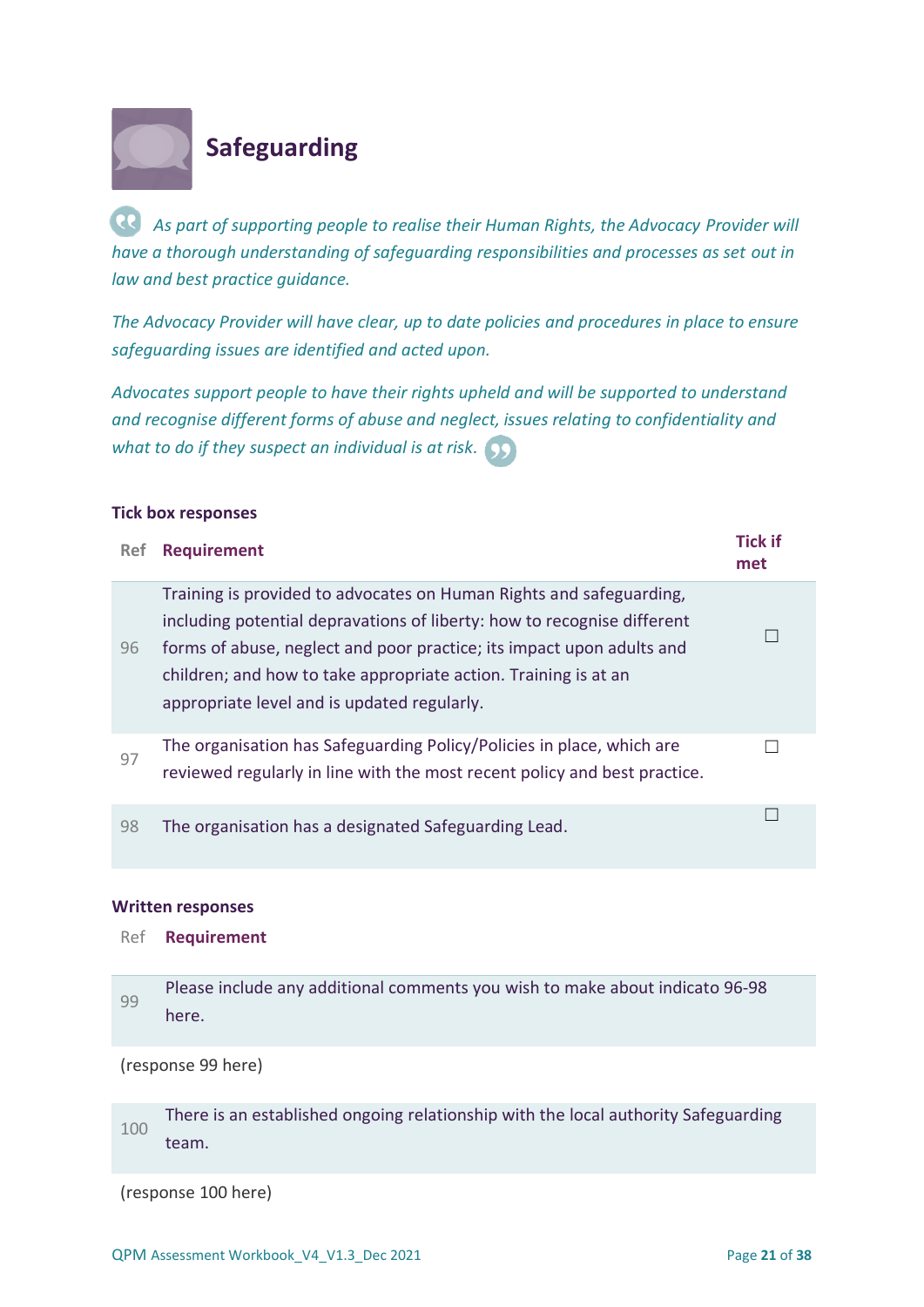### Ref **Requirement**

101 The organisation can demonstrate appropriate links to relevant safeguarding organisations and boards.

(response 101 here)

102 The organisation tracks, monitors, and escalates safeguarding concerns and alerts made to ensure appropriate action is taken.

### (response 102 here)

103 The organisation tracks, monitors and analyses trends in safeguarding concerns and alerts and raises these with external stakeholders appropriately.

(response 103 here)

#### **Assessor's comments**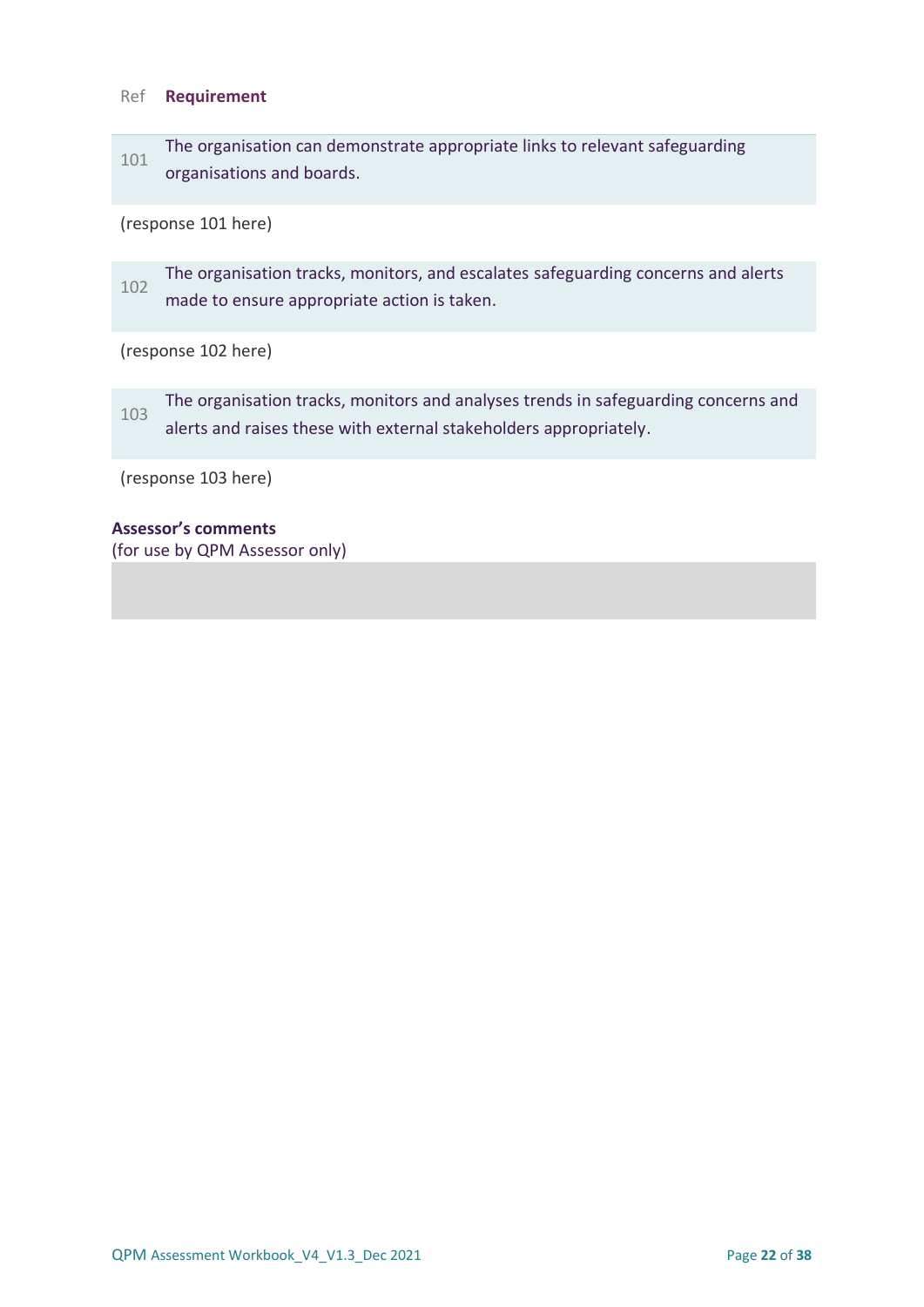

# <span id="page-22-0"></span>**Supporting advocates**

*The Advocacy Provider will ensure that Advocates are suitably trained, supported and supervised in their role and provided with opportunities to develop their knowledge, skills and experience, including access to legal advice where necessary.* 

*It will create a supportive culture that enables Advocates to undertake their role in line with this Charter.*

## **Tick box responses**

| <b>Ref</b> | <b>Requirement</b>                                                                                                                                                                                                                                          | <b>Tick if</b><br>met |
|------------|-------------------------------------------------------------------------------------------------------------------------------------------------------------------------------------------------------------------------------------------------------------|-----------------------|
| 104        | There is an Organisational Chart with clear lines of accountability and<br>reporting lines to the governing body/Board.                                                                                                                                     | П                     |
| 105        | Staff have a job description that clearly sets out the role of paid<br>advocates, and, where volunteer advocates are engaged, there is a role<br>description that clarifies what is expected of volunteers.                                                 | $\Box$                |
| 106        | All employed advocates have a contract that outlines the main terms and<br>conditions of their employment.                                                                                                                                                  | $\Box$                |
| 107        | New advocates receive a comprehensive induction which sets out their<br>role and the expectations of them, covering all relevant policies and<br>procedures as well as all aspects of the Advocacy Charter, within their<br>first four weeks of employment. | П                     |
| 108        | Advocates have access to relevant ongoing training and personal<br>development opportunities, including training to meet all statutory<br>requirements.                                                                                                     |                       |
| XX         | All advocates are subject to enhanced DBS checks, supported by two<br>professional, written references which are checked. Records show that<br>these checks are updated periodically.                                                                       | $\Box$                |
| 110        | The organisation has a policy on safer recruiting, including the<br>recruitment of ex-offenders and detailing how DBS disclosures and gaps<br>in employment will be addressed.                                                                              | П                     |
| 111        | Supervisors hold a qualification in independent advocacy (QIA standard),<br>are experienced and knowledgeable in advocacy, and receive supervision<br>themselves.                                                                                           | $\Box$                |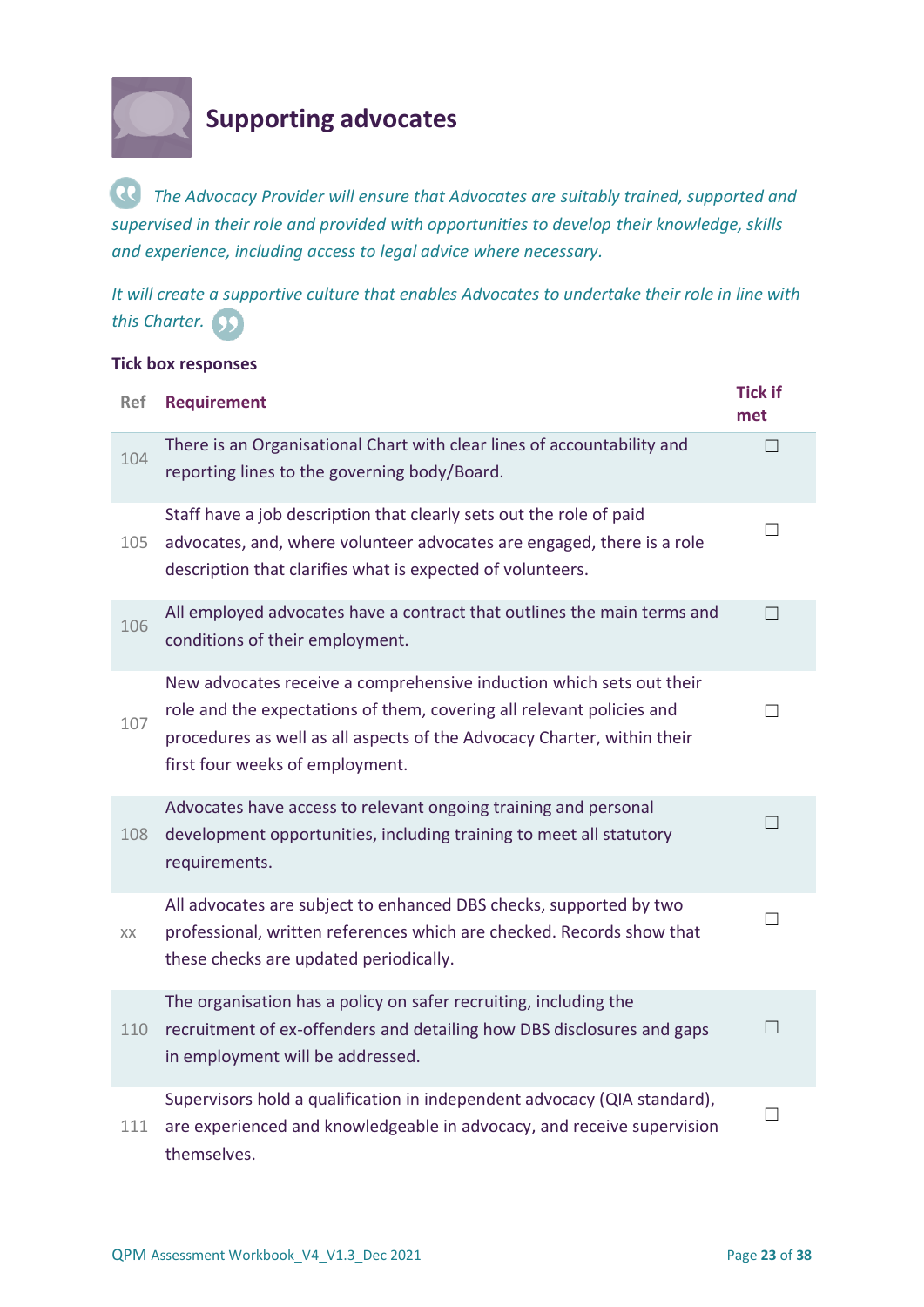| <b>Ref</b> | <b>Requirement</b>                                                                                                                                                                                                             | <b>Tick if</b><br>met |
|------------|--------------------------------------------------------------------------------------------------------------------------------------------------------------------------------------------------------------------------------|-----------------------|
| 111        | The organisation regularly reviews individual performance against<br>targets and key objectives.                                                                                                                               |                       |
| 112        | The organisation has policies for dealing with people who are unsuitable<br>to continue to work as advocates and disciplinary issues are identified,<br>acted upon and recorded (e.g. Disciplinary, Grievance and Capability). |                       |
| 113        | Advocates that work in organisations that provide Non-Instructed<br>Advocacy have attended non-instructed advocacy training.                                                                                                   |                       |
| 114        | Advocates receive formal casework supervision at least once every six<br>weeks.                                                                                                                                                |                       |
| 115        | Safeguarding, confidentiality, equality and diversity, and Non-Instructed<br>Advocacy are reviewed in relation to current work at each supervision.                                                                            |                       |
| 116        | Advocates attend at least four team meetings a year to review practice<br>and update their knowledge.                                                                                                                          |                       |
| 117        | The organisation has a policy for Health and Safety.                                                                                                                                                                           |                       |
| 118        | The organisation has a policy for identifying and managing risk, including<br>lone worker arrangements.                                                                                                                        |                       |

### **Written responses**

Ref **Requirement**

119 Please include any additional comments you wish to make about indicators 104-118 here.

### (response 119 here)

120 reports. Feedback including strengths and areas for improvement is given to The manager regularly monitors the work of advocates and their written records and advocates.

(response 120 here)

121 Advocates have completed the relevant City & Guilds units for their roles (or are working towards it if new in role).

(response 121 here)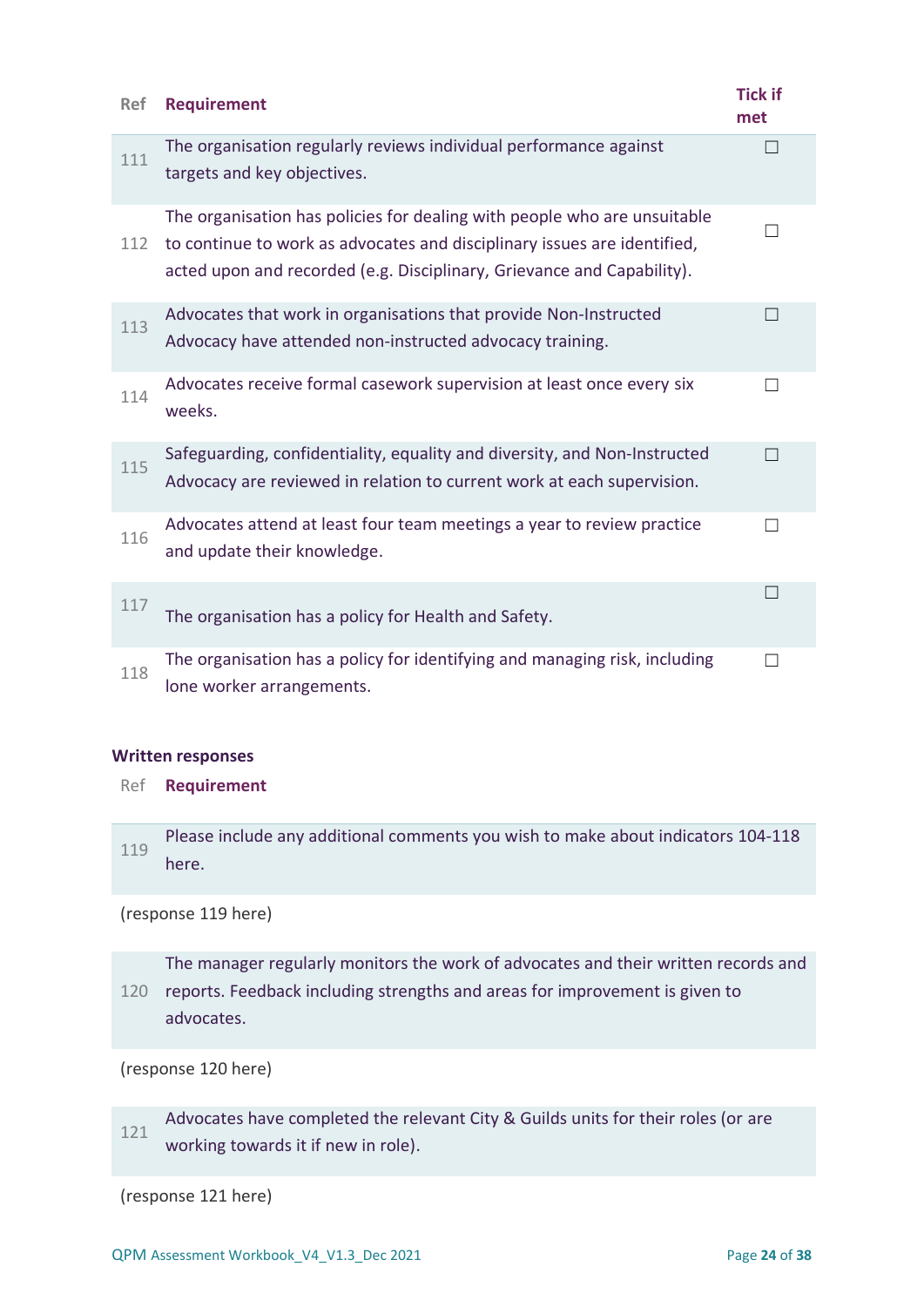### Ref **Requirement**

122 Advocates receive updates regularly so that they can respond to all statutory requirements and take account of emerging case law.

## (response 122 here)

123 Advocates can access additional emotional support when involved in complex and/or emotive cases.

### (response 123 here)

124 Advocates receive supportive management that empowers them to practice in line with the Advocacy Charter.

(response 124 here)

#### **Assessor's comments**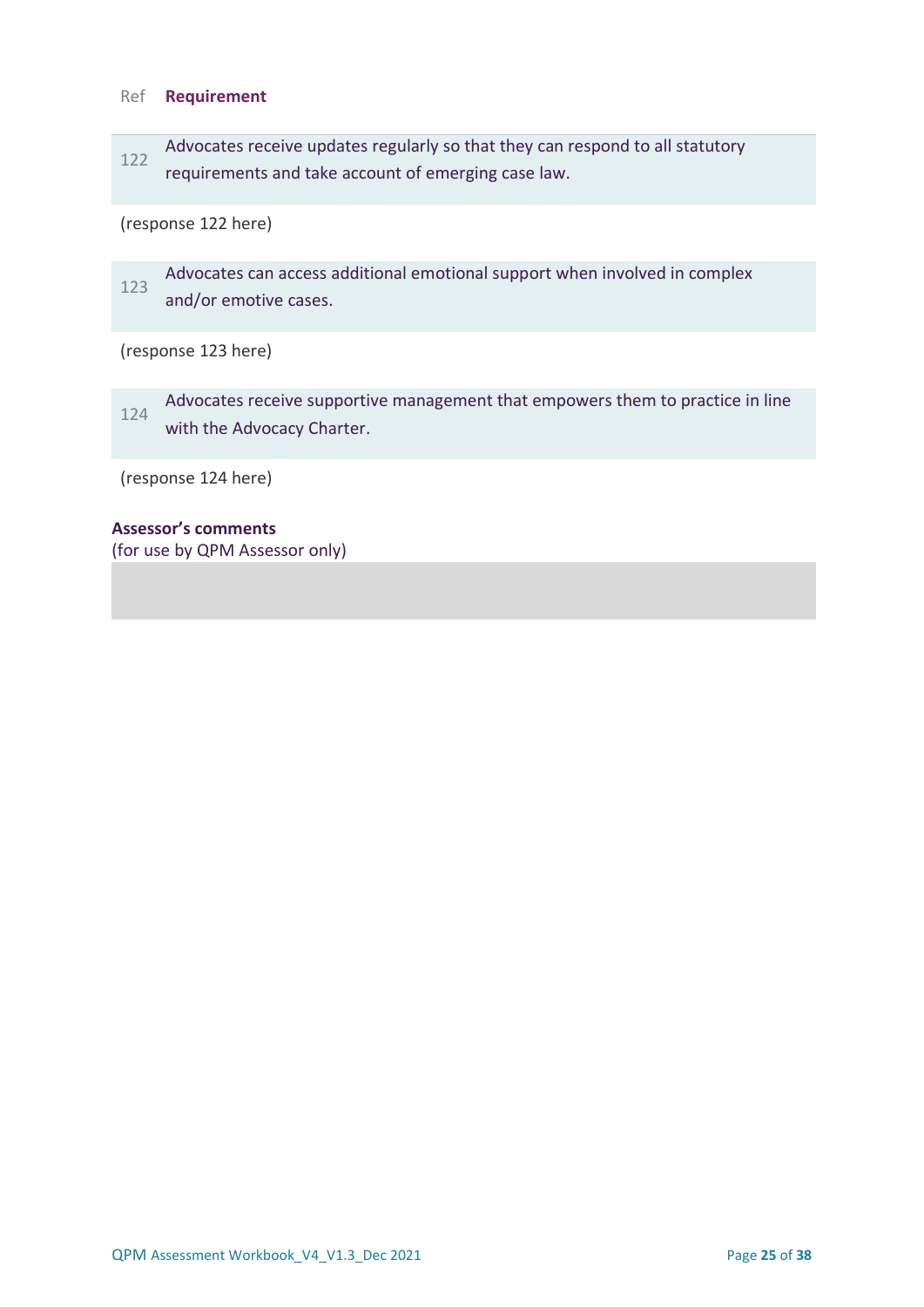

## <span id="page-25-0"></span>**Policies and procedures**

As part of your QPM desktop submission, we ask you to send us a copy of some of your policies and procedures as listed below. **There is nothing else for you to do in this section – no ticks or text for you to complete.**

Please **ensure** you send us **all of the following documents** with your completed workbook.

Some organisations combine policies and procedures, some separate them out. Please ensure you send your Policies **and** Procedures where these are separate documents.

- **1. Prioritisation Policy** (or Policies if you have more than one)
- **2. Non-Instructed Advocacy Policy** (or Policies if you have more than one)
- **3. Equality and Diversity Policy and Equality and Diversity Monitoring Form** (you might collect this information on your referral forms, in which case please send this)
- **4. Engagement Protocol(s)**
- **5. Confidentiality Policy**
- **6. Adult and Child Safeguarding Policies and Procedures**

As explained earlier, we will be thinking about the whole of the Advocacy Charter when we review these policies, **but we will also look for the following specific items**, as set out in the tables below. Your assessor will be checking that each QPM requirement in the tables below are addressed within your policies and procedures.

**Advocacy Charter principle Ref We will look for Please send us your Prioritisation Policy and Procedure<sup>1</sup> .**

<sup>&</sup>lt;sup>1</sup> You may have a Prioritisation Policy for each kind of advocacy you provide. If so, please send us all of them.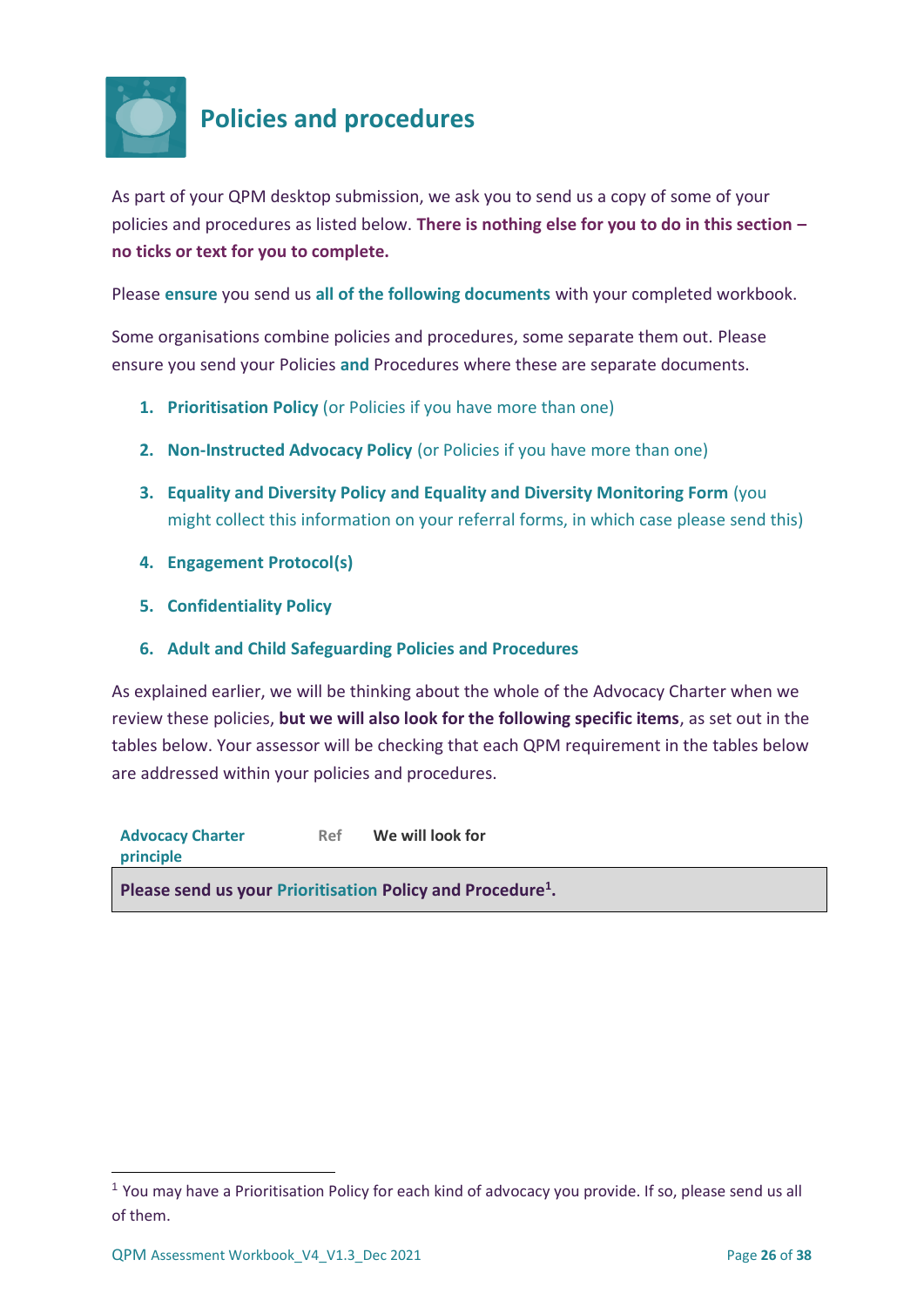| <b>Advocacy Charter</b>                                                         | <b>Ref</b> | We will look for                                                                                                                                                                                                                                                                                                                                                                                                                                                                                                                                                                                                                                                                                                                                                                                                                                                           |  |  |
|---------------------------------------------------------------------------------|------------|----------------------------------------------------------------------------------------------------------------------------------------------------------------------------------------------------------------------------------------------------------------------------------------------------------------------------------------------------------------------------------------------------------------------------------------------------------------------------------------------------------------------------------------------------------------------------------------------------------------------------------------------------------------------------------------------------------------------------------------------------------------------------------------------------------------------------------------------------------------------------|--|--|
| principle                                                                       |            |                                                                                                                                                                                                                                                                                                                                                                                                                                                                                                                                                                                                                                                                                                                                                                                                                                                                            |  |  |
| Clarity of purpose                                                              | 125        | There is a Prioritisation Policy for advocacy referrals that<br>attends to:<br>1. statutory and contractual requirements regarding<br>the speed of response;<br>2. each type of advocacy provided and how they are<br>prioritised in conjunction with each other;<br>3. those with specific issues or decisions including<br>those of an urgent nature, degree of risk, ability to<br>self advocate;<br>4. the process for making decisions about the<br>allocation of new referrals;<br>5. the timeframe in which someone could expect to<br>be allocated an advocate and receive a service; and<br>6. how any waiting list operated is to be managed,<br>including the maximum amount of time someone<br>might need to wait;<br>7. how the organisation keeps in touch with referrers<br>and people who are waiting;<br>8. how the organisation monitors response times. |  |  |
| Person Led approaches                                                           | 126        | Enquiries about advocacy are responded to promptly and<br>within the scheme's target time.                                                                                                                                                                                                                                                                                                                                                                                                                                                                                                                                                                                                                                                                                                                                                                                 |  |  |
| and empowerment                                                                 | 127        | People are allocated to an advocate in accordance with<br>the organisation's Prioritisation Policy.                                                                                                                                                                                                                                                                                                                                                                                                                                                                                                                                                                                                                                                                                                                                                                        |  |  |
| Please send us your Non-Instructed Advocacy Policy and Procedure <sup>2</sup> . |            |                                                                                                                                                                                                                                                                                                                                                                                                                                                                                                                                                                                                                                                                                                                                                                                                                                                                            |  |  |

<sup>&</sup>lt;sup>2</sup> You don't need to send us this Policy if you have already told us above that you do not provide Non-Instructed Advocacy. If you have more than one NIA Policy, please send all that you have.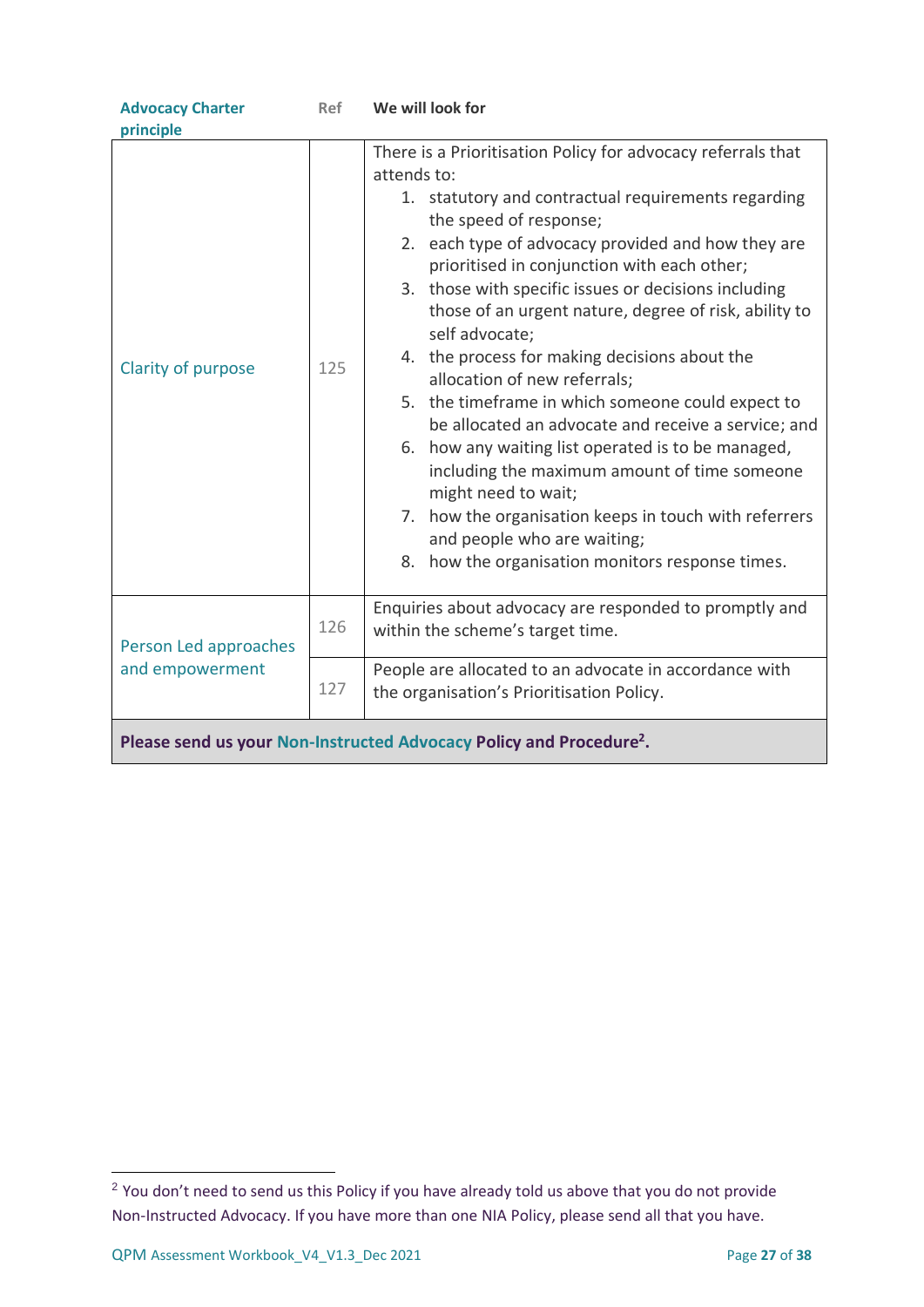| <b>Advocacy Charter</b>                                               | Ref | We will look for                                                                                                                                                                                                                                                                                                                                                                                                                                                                                                                                                                                                                                                                                                                                                                                                                                                                                                                                                                                                                                                                                                                                                                                                     |  |  |
|-----------------------------------------------------------------------|-----|----------------------------------------------------------------------------------------------------------------------------------------------------------------------------------------------------------------------------------------------------------------------------------------------------------------------------------------------------------------------------------------------------------------------------------------------------------------------------------------------------------------------------------------------------------------------------------------------------------------------------------------------------------------------------------------------------------------------------------------------------------------------------------------------------------------------------------------------------------------------------------------------------------------------------------------------------------------------------------------------------------------------------------------------------------------------------------------------------------------------------------------------------------------------------------------------------------------------|--|--|
| principle<br>Person Led approaches<br>and empowerment                 | 128 | There is a Non-Instructed Advocacy Policy that details the<br>ways in which advocates work when they aren't able to<br>get clear instruction or consent from the person. It needs<br>to include guidance on how:<br>1. Referrals are made and accepted<br>2. Decisions are made about which advocacy issues<br>will be addressed<br>3. Advocates engage and interact with people,<br>exploring all communication methods before<br>deciding to work in a non-instructed capacity<br>4. Advocates continue to try to seek instruction<br>5. Advocates seek to discover people's likes, wants,<br>views, values, wishes and preferences and how<br>they represent these<br>6. Decisions are made in relation to accessing a<br>person's records<br>7. Decisions are made about communicating and<br>information-gathering with third parties<br>8. Decisions are made about what information to<br>share and with whom<br>9. How advocates use the Best Interest Framework of<br>the Mental Capacity Act 2005 in the course of their<br>work<br>10. How the organisation monitors the numbers of<br>non-instructed advocacy referrals and advocacy<br>provided to ensure people are receiving support<br>appropriately |  |  |
| Equality, Diversity and<br>Accessibility                              | 129 | The scheme has processes in place to reach people who<br>cannot request advocacy for themselves.                                                                                                                                                                                                                                                                                                                                                                                                                                                                                                                                                                                                                                                                                                                                                                                                                                                                                                                                                                                                                                                                                                                     |  |  |
| Please send us your Equality and Diversity Policy and Monitoring Form |     |                                                                                                                                                                                                                                                                                                                                                                                                                                                                                                                                                                                                                                                                                                                                                                                                                                                                                                                                                                                                                                                                                                                                                                                                                      |  |  |
|                                                                       | 130 | A robust Equality and Diversity Policy is available that<br>demonstrates proactive steps are taken to ensure the<br>service provides an accessible service for all equality<br>groups.                                                                                                                                                                                                                                                                                                                                                                                                                                                                                                                                                                                                                                                                                                                                                                                                                                                                                                                                                                                                                               |  |  |
| Equality, Diversity and<br><b>Accessibility</b>                       | 131 | The organisation takes action to ensure that local minority<br>communities can access the service, barriers are identified<br>and removed and that there is a system for accessing<br>community language/sign language interpreters and/or<br>advocates.                                                                                                                                                                                                                                                                                                                                                                                                                                                                                                                                                                                                                                                                                                                                                                                                                                                                                                                                                             |  |  |
|                                                                       | 132 | Organisations delivering advocacy services in Wales can<br>demonstrate compliance with the Welsh Language Act.                                                                                                                                                                                                                                                                                                                                                                                                                                                                                                                                                                                                                                                                                                                                                                                                                                                                                                                                                                                                                                                                                                       |  |  |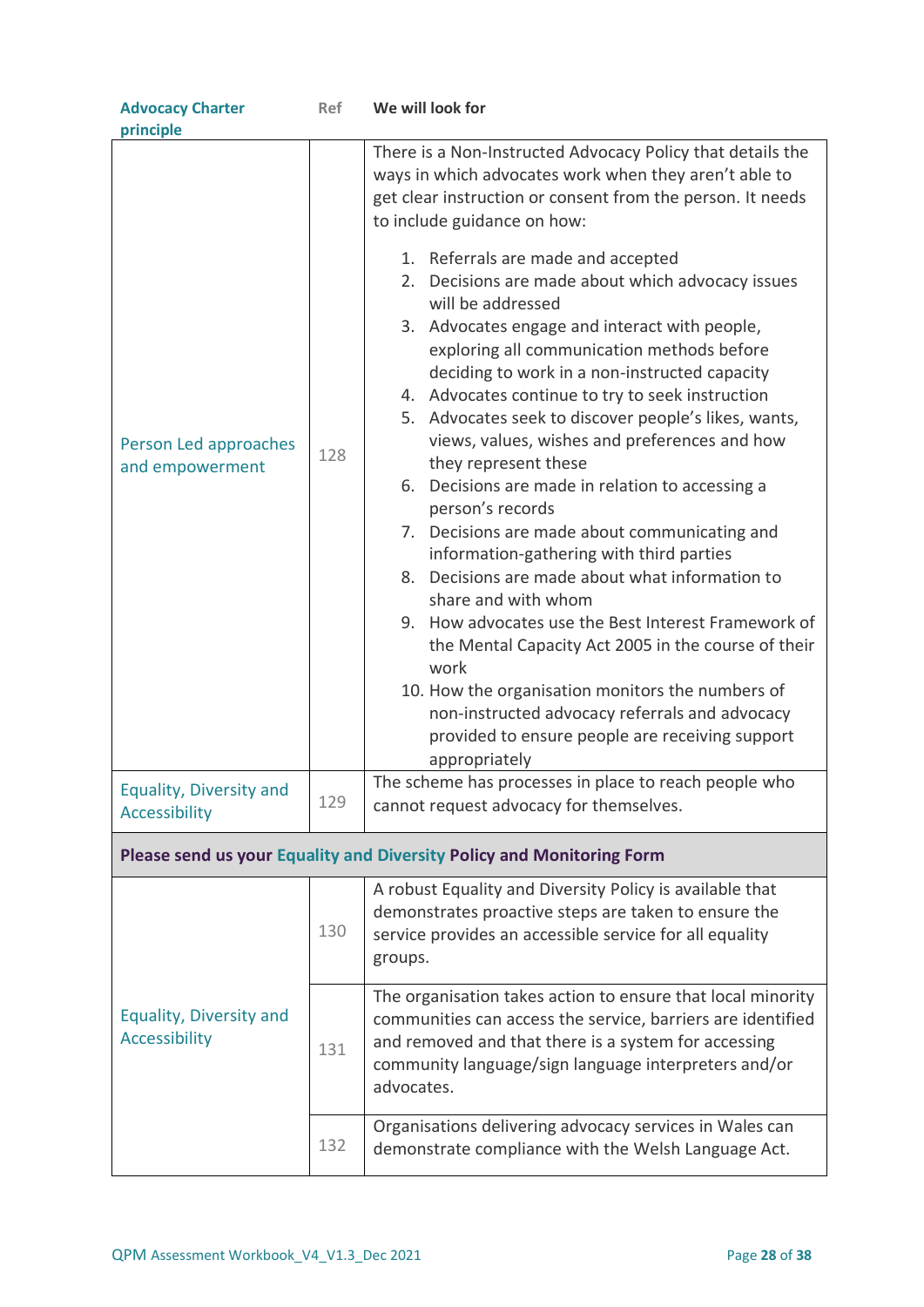| <b>Advocacy Charter</b><br>principle        | <b>Ref</b> | We will look for                                                                                                                                                                                                                                                                                                                                                                                                                                                                   |  |  |
|---------------------------------------------|------------|------------------------------------------------------------------------------------------------------------------------------------------------------------------------------------------------------------------------------------------------------------------------------------------------------------------------------------------------------------------------------------------------------------------------------------------------------------------------------------|--|--|
|                                             | 133        | The Policy is compliant with the most recent legislation.                                                                                                                                                                                                                                                                                                                                                                                                                          |  |  |
| Please send us your Engagement Protocol(s). |            |                                                                                                                                                                                                                                                                                                                                                                                                                                                                                    |  |  |
|                                             | 134        | There is an engagement protocol that has been agreed<br>with other organisations which governs the organisation's<br>interaction with those agencies. This should include a<br>statement of principles and set out the respective<br>responsibilities of the signatories and a procedure for local<br>dispute resolution between them.                                                                                                                                             |  |  |
| Independence                                | 135        | The engagement protocol should aim to cover the<br>following relationships: (i) how advocates engage and take<br>instruction from people who use the service and how any<br>Non-Instructed Advocacy is delivered; (ii) how advocates<br>relate to providers of health and social care; (iii) how<br>advocacy organisations relate to the commissioners who<br>fund their service; and (iv) how this organisation manages<br>its relationship with neighbouring advocacy providers. |  |  |
|                                             |            | Please send us your Confidentiality Policy and Procedure.                                                                                                                                                                                                                                                                                                                                                                                                                          |  |  |
|                                             | 136        | There is a written Confidentiality Policy which is regularly<br>reviewed and sets out the links with the Non-Instructed<br>Advocacy Policy for people who lack the mental capacity<br>to consent to information sharing.                                                                                                                                                                                                                                                           |  |  |
| Confidentiality                             | 137        | The Confidentiality Policy clearly states what information<br>will and will not be shared with other agencies, and the<br>effect of consent, mental capacity, best interests,<br>safeguarding and any relevant legislation on the obligation<br>to uphold the person's right to privacy.                                                                                                                                                                                           |  |  |
|                                             | 138        | The Policy contains a clear rationale and procedure for<br>overriding the duty of confidentiality in the interests of<br>safeguarding, including where and how such a decision is<br>made and must be recorded.                                                                                                                                                                                                                                                                    |  |  |
|                                             | 139        | Confidentiality is explained clearly when using any third<br>party to help with communication (e.g. a community<br>language interpreter, sign language interpreter or family<br>member). Consent is sought and recorded.                                                                                                                                                                                                                                                           |  |  |
|                                             | 140        | The organisation's Confidentiality Policy is compliant with<br>current legislation, for example with the provisions of the<br>Data Protection Act and GDPR and the Mental Capacity<br>Act.                                                                                                                                                                                                                                                                                         |  |  |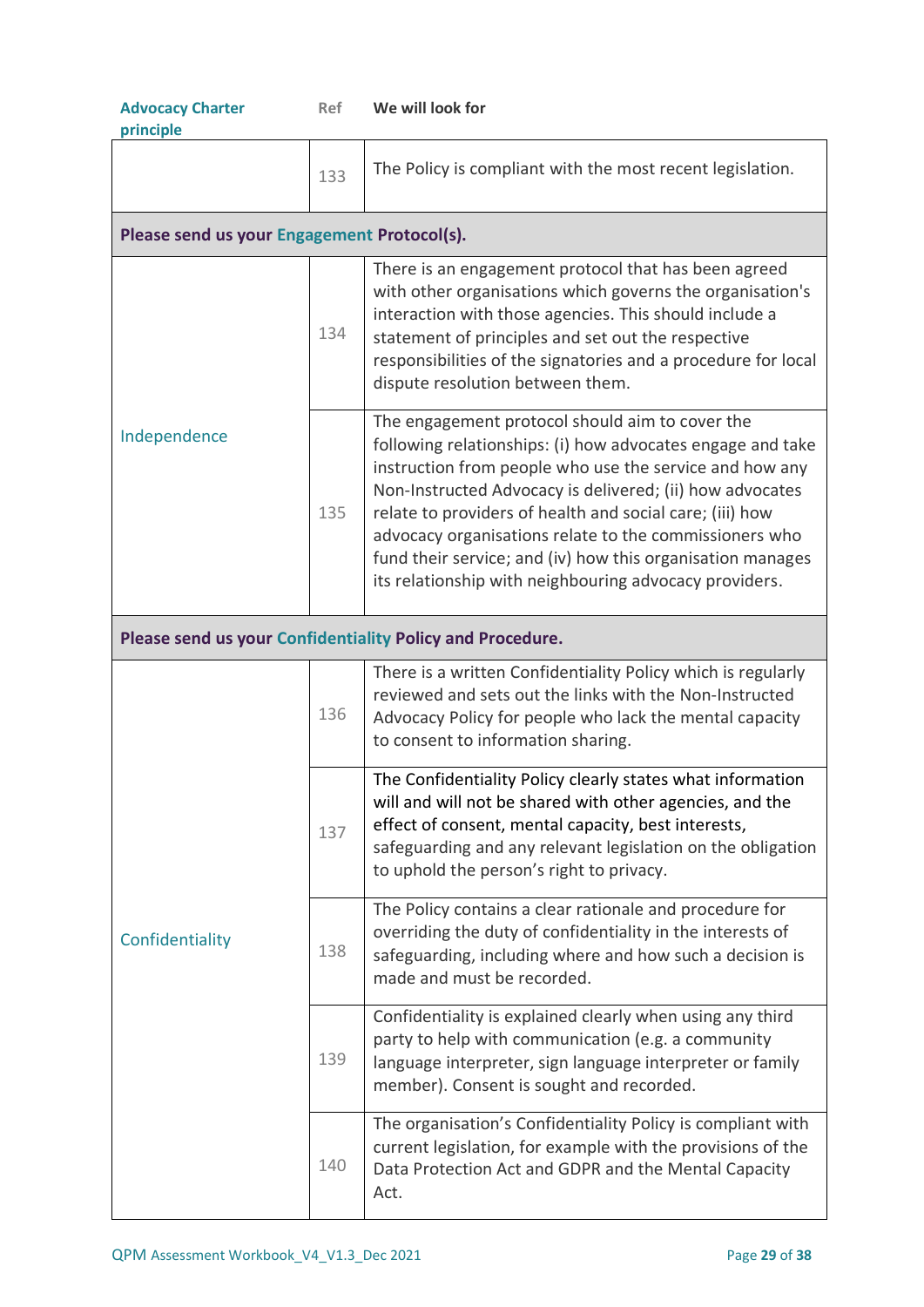| <b>Advocacy Charter</b><br>principle | Ref | We will look for                                                                                                                                                                                                                                                 |  |  |
|--------------------------------------|-----|------------------------------------------------------------------------------------------------------------------------------------------------------------------------------------------------------------------------------------------------------------------|--|--|
|                                      | 141 | The Policy sets out the circumstances, decision making<br>and recording processes for when and if an organisation<br>ever withholds information from the person.                                                                                                 |  |  |
|                                      |     | Please send us your Safeguarding Policies and Procedures.                                                                                                                                                                                                        |  |  |
| Safeguarding                         | 142 | An escalation procedure is in place for concerns to be<br>raised both within the organisation and to external<br>agencies. This must include follow-up activity if no<br>response is received. Information-sharing protocols are in<br>place to facilitate this. |  |  |
|                                      | XX  | The organisation seeks confirmation of whether a<br>safeguarding enquiry is going ahead and what effective<br>protective measures are in place.                                                                                                                  |  |  |
|                                      | 143 | The organisation has clear, up-to-date Adult and Child<br>Safeguarding Policies in place which comply with and<br>reflect current legislation and best practice.                                                                                                 |  |  |
|                                      | 144 | The organisation has whistleblowing mechanisms in place,<br>including the ability to raise concerns anonymously.                                                                                                                                                 |  |  |
|                                      | 145 | Systems and processes are in place to identify, record,<br>track and monitor outcomes of safeguarding issues.                                                                                                                                                    |  |  |
|                                      | 146 | Advocates know in what circumstances they can contact<br>statutory services without the person's consent, including<br>in an emergency or when they suspect a crime has been<br>committed.                                                                       |  |  |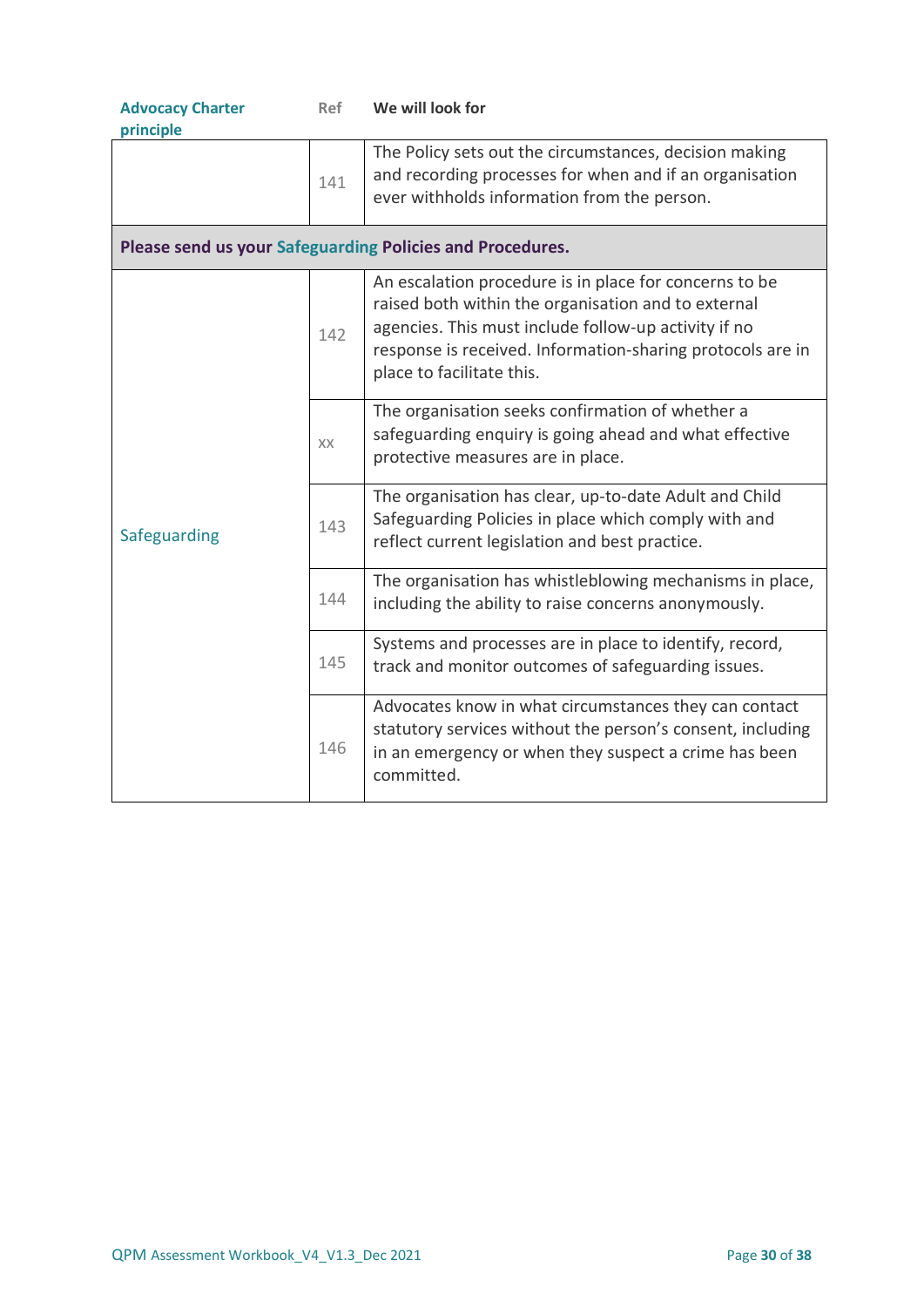

# <span id="page-30-0"></span>**Case files and reports**

As a part of your QPM desktop assessment we review a sample of anonymised (redacted) case files. If you provide reports for decision makers, you will also be asked for a sample of anonymised reports. Please include these with your desktop submission.

If your organisation is small, we will ask for five, non-IMCA case files and five IMCA reports (if your organisation delivers IMCA support). This number will **increase** if you are providing a large or diverse service so that we have a fuller understanding of your activities and practice. We take a proportionate view (based on the bands described below) to both the costing of your assessment and the number of case files and reports we ask you to prepare and share with us:

| <b>QPM</b><br>banding | No. of employed<br>advocates (FTE) | No. of case files to be<br>reviewed | No. of reports<br>(If you deliver IMCA and/<br>or Care Act advocacy) |
|-----------------------|------------------------------------|-------------------------------------|----------------------------------------------------------------------|
| Band 1                | Up to 15                           | 5                                   | 5 (of each)                                                          |
| Band 2                | $16 - 30$                          | 10                                  | 10 (of each)                                                         |
| Band 3                | $31 - 45$                          | 15                                  | 15 (of each)                                                         |
| Band 4                | $46 - 60$                          | As agreed and advised               | As Agreed and advised                                                |
| Band 5                | More than 60                       | As agreed and advised               | As agreed and advised                                                |

Click or tap here to enter text.

For clarity, we confirm the number of case files, and reports we require you to submit for your organisation and/or services below:

### **No. Description**

- [**xx**] **Anonymised** Case files (non IMCA)
- [**xx**] **Anonymised** IMCA reports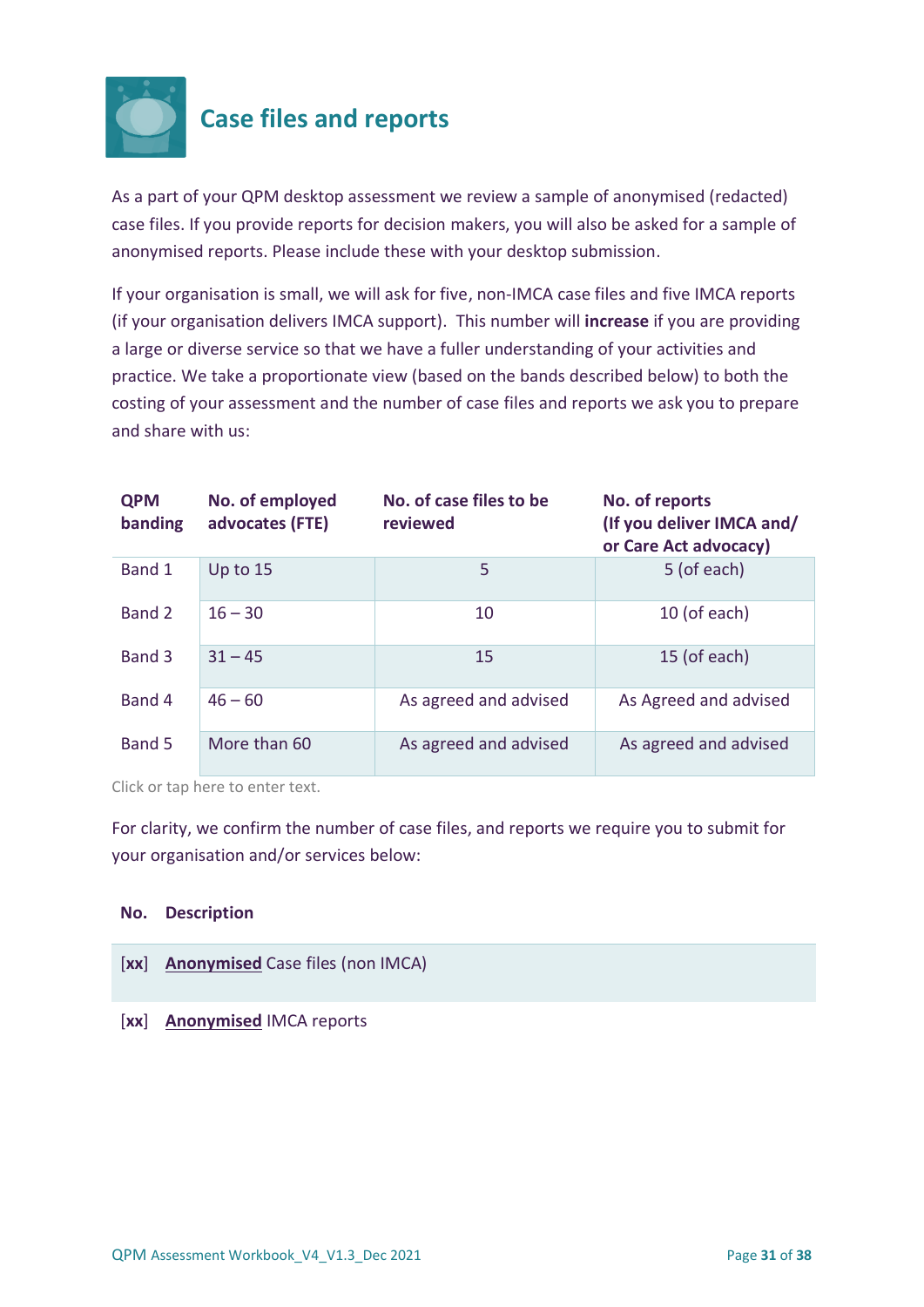Case files should be copies of the **full** case file, including:

- **Referral forms**
- **Advocacy agreements or action plans**
- **Consent or authorisation forms**
- **Contact or case notes, and**
- **Key correspondence**
- **Any reports written**

### **Case files checklist**:

- Casefiles should be 'non' IMCA files.
- Casefiles should be from a range of advocates and reflect the range of issues and the different types of advocacy you provide.
- Casefiles should be no more than 12 months old we need to see that there has been advocacy activity within the last 12 months. If you send in case files that span longer than one year, your assessor may only read the last year
- Case file documentation should be presented in chronological order.
- Please ensure that page orientation is consistent.
- Please anonymise case files by replacing the names of people and locations/settings, e.g. "client", 'Hospital Social Worker", "Residential Home A", "Residential Home B", "Hospital" etc. in order that they remain understandable. Please don't redact dates of actions.
- Case files should be copies of the full case file, including referral forms, advocacy agreements, advocacy action plans, consent and/or authorisation forms, full contact/case notes, and reports that have been written by the advocate, key correspondence. Please include a list of any documents associated with the case file that have not been sent, so that your assessor is aware of anything that wasn't included. Your assessor may request additional documents.
- Please include the initials of the advocate on case file.
- Case files can include paid Relevant Persons Representative (RPR) case files and reports.
- If you deliver Care Act advocacy, please provide a case file including a Care Act report if you've produced one, i.e. if you have had to challenge a decision.
- If you provide a case file illustrating non-instructed advocacy delivery, please include any associated non-instructed advocacy reports

### **IMCA report checklist:**

- IMCA Reports should be a fully anonymised copy of the report that was written by the advocate and sent to the decision-maker or social worker.
- They should be no more than 12 months old.
- Please ensure you send us a selection of reports from across your teams and advocates, representing a range of decisions; change of accommodation, serious medical treatment and IMCA 39a.
- Please anonymise reports by replacing the names of people and locations/settings, e.g. "client", 'Hospital Social Worker", "Residential Home A", "Residential Home B", "Hospital" etc. in order that they remain understandable. Please don't redact dates of actions.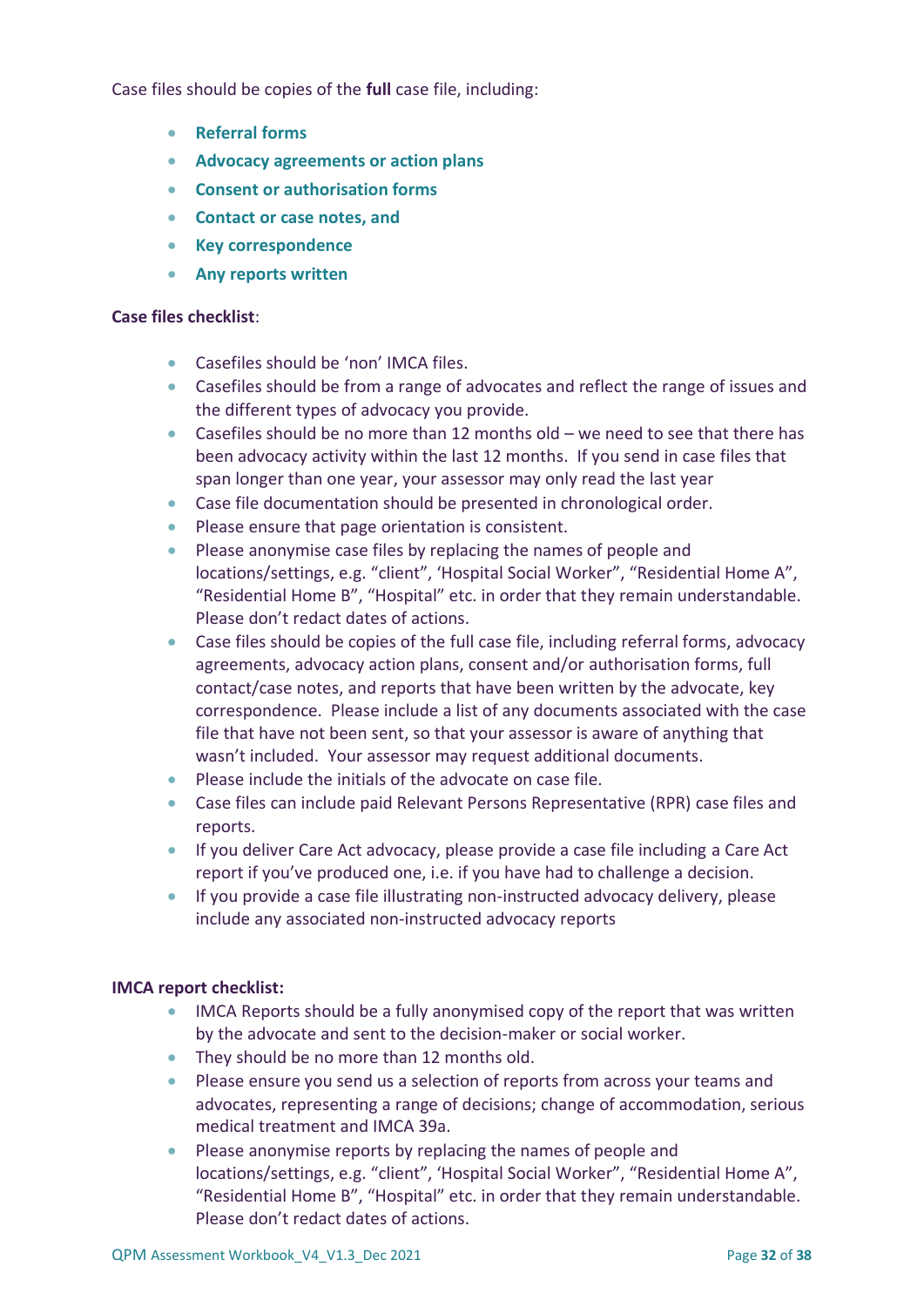• Please include the initials of the advocate in the report

There is nothing else for you to do apart from ensuring all appropriate case file documents and reports are included and to make sure that all personal identifiable details have been removed.

**We ask that organisations take particular care to protect the confidentiality of people receiving support and ensure that individuals are not identifiable in any of the material we receive.**

**We provide advice on redacting reports and case notes and recommend that all organisations be aware of and access guidance provided by the Information Commissioner's Office <https://ico.org.uk/>**

**Please note that we will trigger a formal data breach process if we receive any identifiable personal information.**

Please be mindful of some of the common mistakes in redacting information:

- **1. Using a standard marker pen and then a photocopier that can 'see' straight through the marker ink (redacting pens are available)**
- **2. Using a photocopier with an integral email function without checking that the scan is properly anonymised**
- **3. Sending a word document with filled blocks of colour placed over the text, where simple use of the spacebar reveals hidden text**
- **4. Failure to proofread and check that all occurrences of the name have been removed**

**Please note we will only review case files that have not been anonymised where there is written consent from the person for us to do so.**

We appreciate that pulling together anonymised case files for your QPM Assessor to review can be time consuming. However, this review is an integral and important part of the QPM desktop assessment.

The tables below detail the QPM indicators that your Assessor will be looking for evidence against, when reviewing the casefiles and reports.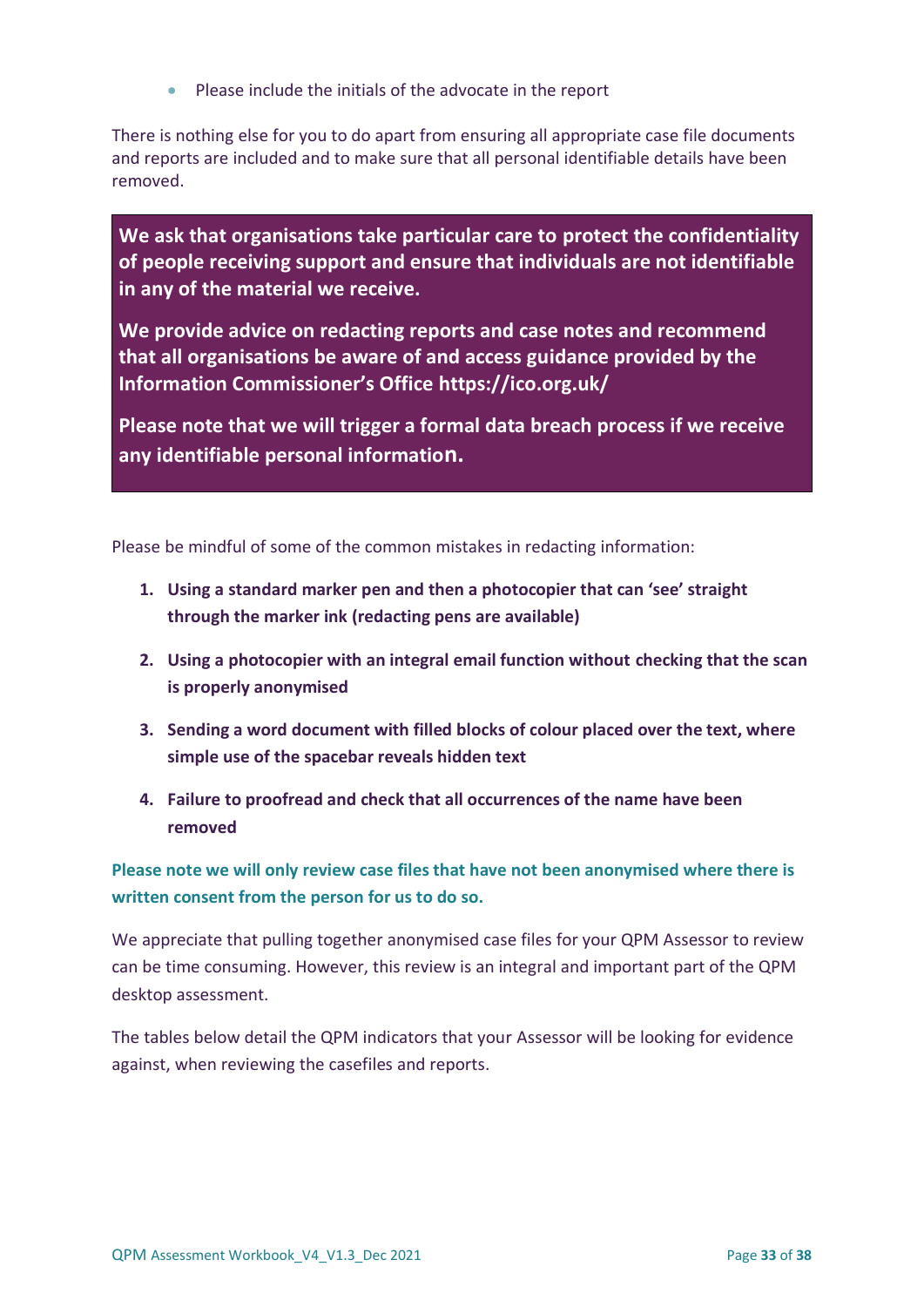| <b>Advocacy Charter</b><br>principle            | Ref | We will look for                                                                                                                                                                                                                                                                                                             |  |
|-------------------------------------------------|-----|------------------------------------------------------------------------------------------------------------------------------------------------------------------------------------------------------------------------------------------------------------------------------------------------------------------------------|--|
|                                                 | 147 | Reports include relevant case law.                                                                                                                                                                                                                                                                                           |  |
| <b>Clarity of purpose</b>                       | 148 | Reports and casefiles show that advocates are raising all<br>issues relevant to the person.                                                                                                                                                                                                                                  |  |
|                                                 | 149 | The person's views and wants are determined, recorded and<br>acted upon, recognising their cultural and spiritual values,<br>strengths and abilities.                                                                                                                                                                        |  |
|                                                 | 150 | The advocate seeks appropriate instruction from the person<br>on an ongoing basis.                                                                                                                                                                                                                                           |  |
|                                                 | 151 | Appropriate and accessible language is used, both verbally<br>and in all written information.                                                                                                                                                                                                                                |  |
| <b>Person led approaches</b><br>and empowerment | 152 | Copies of all correspondence and details of all<br>communications relating to the person is shared with them<br>and explained unless there is specific guidance which<br>prevents this being possible. Other professionals will know<br>that the information they share with the advocate will be<br>shared with the person. |  |
|                                                 | 153 | Where information is withheld from the person the rationale<br>and decision-making process for doing so is evident in the<br>casefile.                                                                                                                                                                                       |  |
|                                                 | 154 | Advocates will only accept information and documentation<br>from third parties with permission from the person or where<br>the person is unable to consent, if it is in their best interests,<br>and the decision to accept the information is recorded.                                                                     |  |
|                                                 | 155 | The advocate/organisation records the starting point for the<br>person and the barriers faced in having their voice heard.                                                                                                                                                                                                   |  |
|                                                 | 156 | The impact the issue(s) are having on the person are<br>recorded and reviewed.                                                                                                                                                                                                                                               |  |
|                                                 | 157 | There is a means of recording the changes the individual and<br>others have noticed as a result of the advocacy process.                                                                                                                                                                                                     |  |
|                                                 | 158 | Reports include a conclusion that provides an analysis of<br>best interests using the evidence gathered.                                                                                                                                                                                                                     |  |
|                                                 | 159 | Advocates aim to meet the person in every case. If this has<br>not been possible, reasons why are stated in the casefile.                                                                                                                                                                                                    |  |
|                                                 | 160 | Casefiles/reports clearly show how the person has been<br>supported to be involved in progressing the advocacy issue<br>or decision-making processes.                                                                                                                                                                        |  |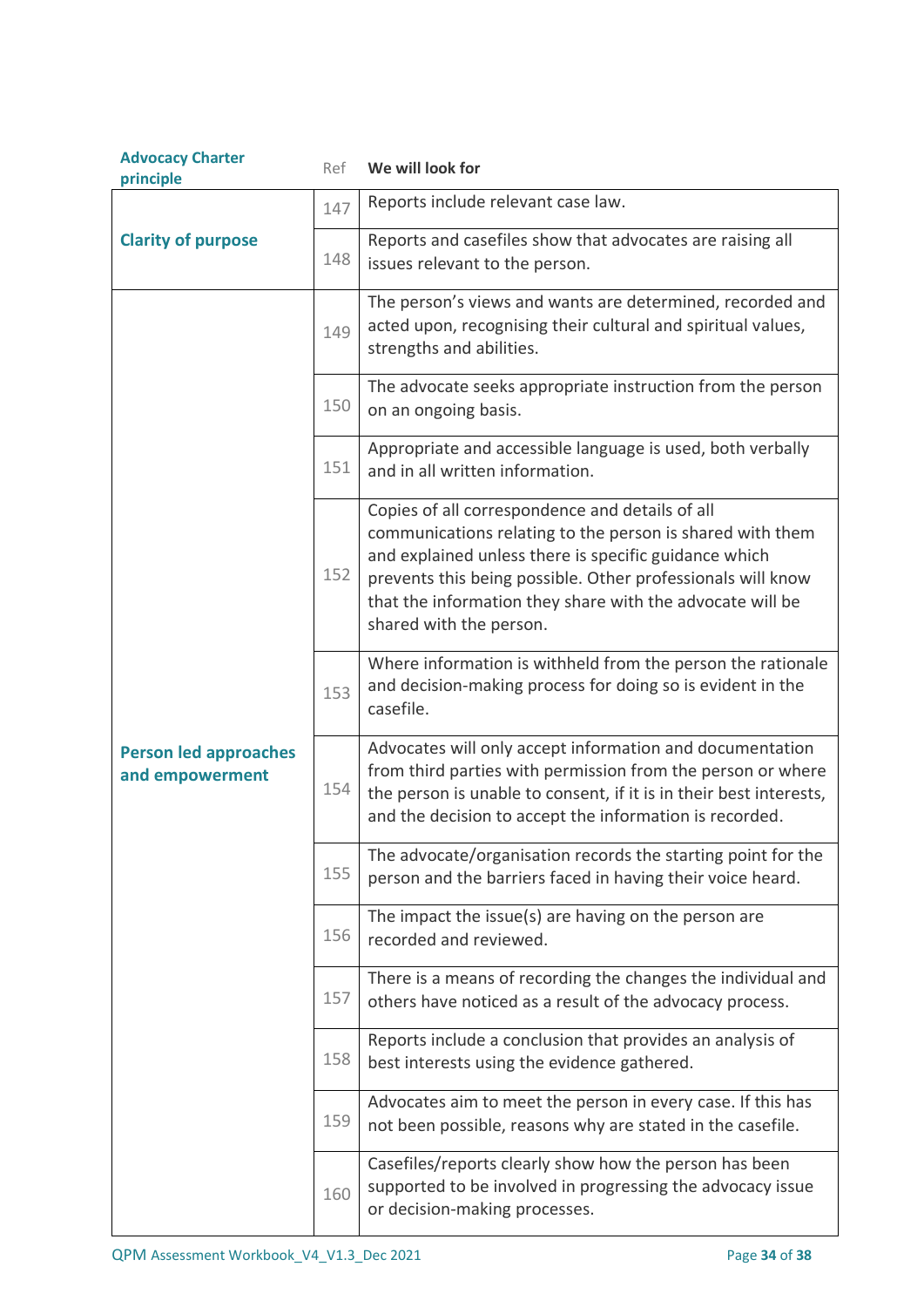| <b>Advocacy Charter</b><br>principle | Ref | We will look for                                                                                                                                                                                                                                    |
|--------------------------------------|-----|-----------------------------------------------------------------------------------------------------------------------------------------------------------------------------------------------------------------------------------------------------|
|                                      | 161 | The person's preferred communication methods are<br>recorded in the casefile and the advocate responds to these<br>in practice.                                                                                                                     |
|                                      | 162 | Case records are kept up-to-date and contain sufficient<br>details to allow continuous service in the case of staff<br>absence or change of advocate.                                                                                               |
|                                      | 163 | Case records clearly evidence the outcome of the advocate's<br>involvement.                                                                                                                                                                         |
|                                      | 164 | Records of people consulted and documents viewed are in<br>the case records, along with the permission of the person to<br>do so. Where the advocacy activity is Non-Instructed the<br>advocate's rationale for consulting and viewing is recorded. |
|                                      | 165 | Cases are closed clearly when the issues are resolved or a<br>decision has been made and a letter/email confirming such<br>is sent to the person and decision maker.                                                                                |
|                                      | 166 | Reports are person-centred and identify the person's<br>wishes, feelings, beliefs and values. If that has not been<br>possible, the reason is stated.                                                                                               |
|                                      | 167 | Reports are evidence-based and balanced. The advocate has<br>looked at the pros and cons of each decision and included<br>opinions from all those involved.                                                                                         |
|                                      | 168 | Reports include information about the person that may give<br>insight into the uniqueness of that person.                                                                                                                                           |
|                                      | 169 | A report is provided appropriately for every IMCA instruction<br>received.                                                                                                                                                                          |
|                                      | 170 | Reports are adapted to include relevant information for<br>each decision type (Serious Medical Treatment,<br>accommodation, care review, safeguarding and DOLS).                                                                                    |
|                                      | 171 | Where the advocacy activity is Non-Instructed this is evident<br>in casefiles.                                                                                                                                                                      |
|                                      | 172 | Casefiles demonstrate timely and effective action from the<br>advocate.                                                                                                                                                                             |
|                                      | 173 | A supervisor regularly reviews case records.                                                                                                                                                                                                        |
| <b>Supporting advocates</b>          | 174 | Reports conform to best practice guidance.                                                                                                                                                                                                          |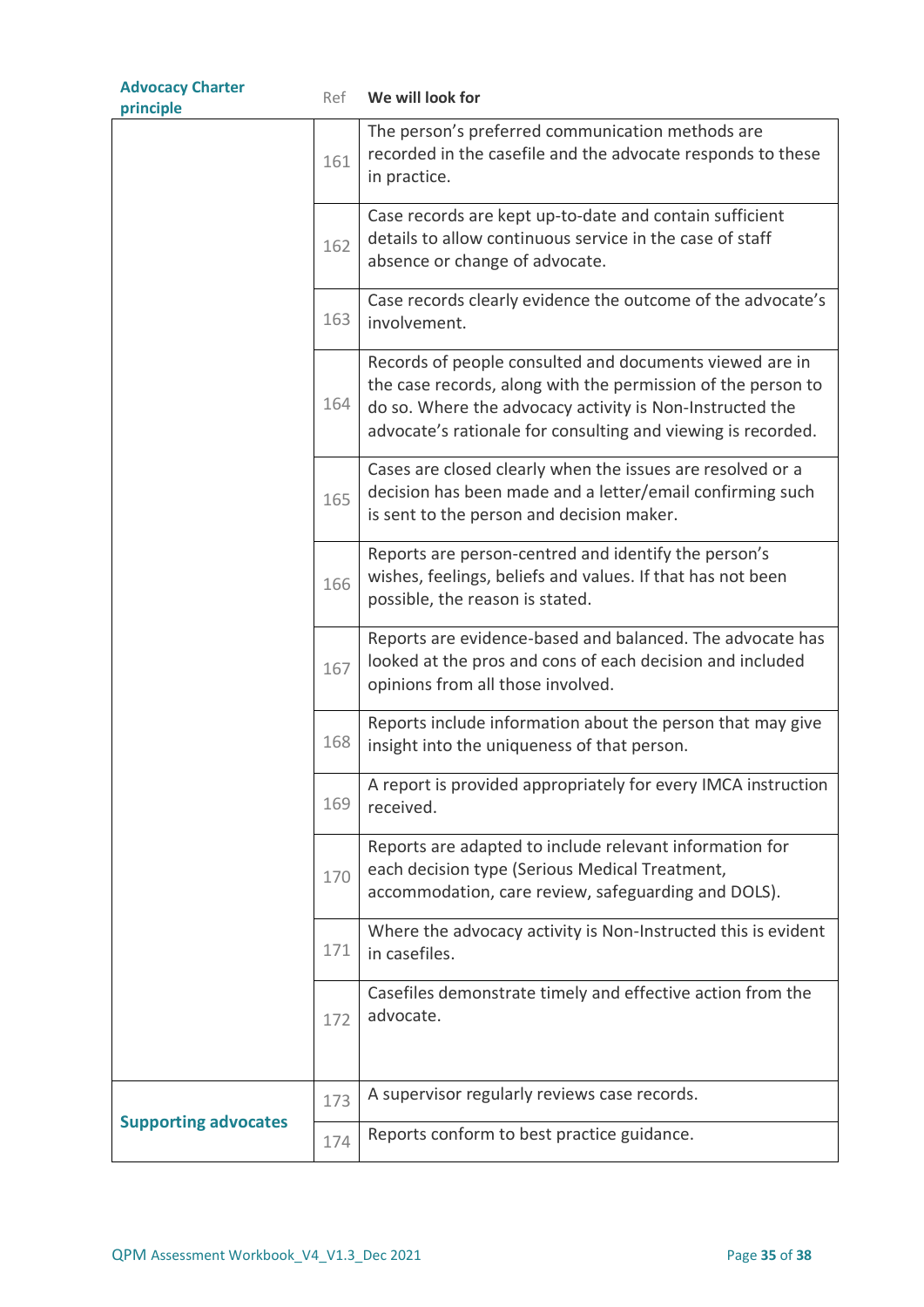

# <span id="page-35-0"></span>**Pre-submission checklist and referencing or numbering requirements**

Before you send in your completed desktop submission to be assessed, please rename the documents using the reference numbers and names of the documents listed in the table below in the following format: **File ref no\_Name of document\_Your ref\_ Month and Year**. For example, the workbook for NDTi would be named:

## **1\_Assessment Workbook\_NDTi\_May2018**.

Please check you have included the following:

| File ref no.                | <b>Name of document</b>                                                                                                                                   | <b>Tick to confirm</b><br>enclosure |
|-----------------------------|-----------------------------------------------------------------------------------------------------------------------------------------------------------|-------------------------------------|
| 1.                          | <b>Assessment Workbook</b><br>(completed and checked)                                                                                                     | $\Box$                              |
| 2.<br>(then 2a, 2b etc)     | <b>Prioritisation Policy</b><br>(or Policies if you have more than one)                                                                                   | П                                   |
| 3.<br>(then 3a, 3b etc)     | <b>Non-Instructed Advocacy Policy</b><br>(or Policies if you have more than one)                                                                          | $\Box$                              |
| 4.                          | <b>Equality and Diversity Policy</b>                                                                                                                      | $\perp$                             |
| 5.                          | <b>Equality and Diversity Monitoring Forms</b><br>(or your referral forms if this is where you<br>collect information about Protected<br>Characteristics) | $\Box$                              |
| 6.                          | <b>Engagement Protocol(s)</b>                                                                                                                             | П                                   |
| 7.                          | <b>Confidentiality Policy</b>                                                                                                                             | $\Box$                              |
| 8.                          | <b>Safeguarding Policies and Procedures for</b><br>(Adults and Children)                                                                                  | П                                   |
| <b>CF</b><br>(CF1, CF2 etc) | [xx] anonymised (non IMCA) case files<br>covering the range of services you<br>provide                                                                    | $\vert \ \ \vert$                   |
| R<br>(R1, R2 etc)           | [xx] anonymised IMCA reports                                                                                                                              | $\Box$                              |

Please email all of the above to [support@qualityadvocacy.org.uk](mailto:support@qualityadvocacy.org.uk) making clear that this is your **QPM desktop submission**.

If any of the above required documentation is missing or the workbook is incomplete, we will be unable to process and progress your QPM assessment.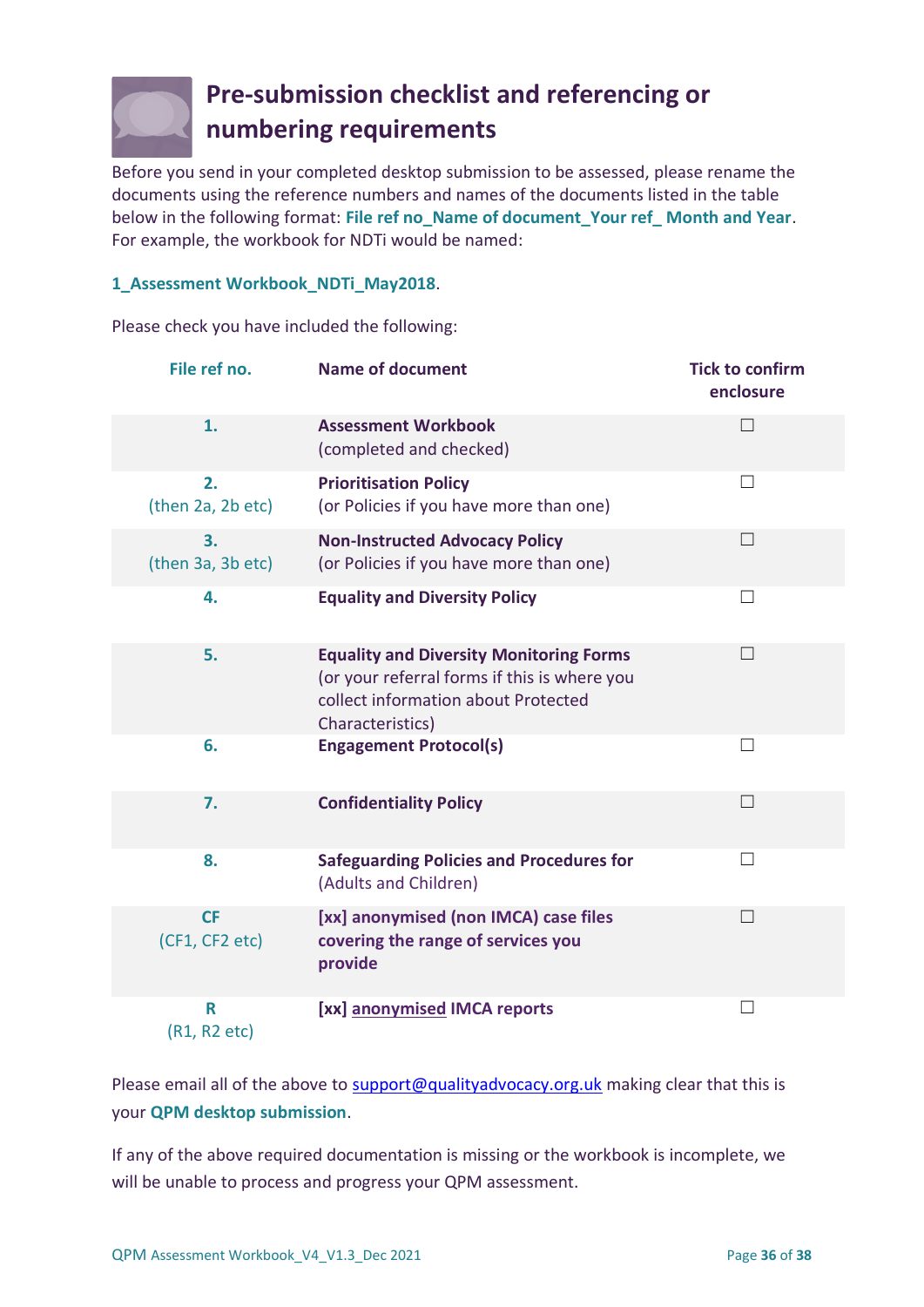<span id="page-36-0"></span>

To commence working towards achieving the Quality Performance Mark (QPM), we ask that organisations complete the information requested within this questionnaire

Advocacy is taking action to support people to say what they want, secure their rights, pursue their interests and obtain services they need. Advocacy providers and Advocates work in partnership with the people they support and take their side, promoting social inclusion, equality and social justice.

This Pre-Assessment Questionnaire enables us to:

- Check you are eligible to undertake the QPM assessment
- Check you are ready to undertake the assessment
- Plan and cost your assessment
- Prepare your organisation's Working Agreement (your contract with us)

**Before** completing this Pre-Assessment Questionnaire, we encourage advocacy providers to:

### **Review** the **Assessment Workbook**

**Be confident** that their advocacy services are delivered in line with the above definition of advocacy and the **Advocacy Charter** as a whole

**Undertake development activity** needed to demonstrate compliance with QPM standards

**Schedule internal resources** in order to be confident that the Assessment Workbook and requested policies, procedures and other documentation will be submitted with within 4 months

This is to ensure that you and your team have the best chance possible of successfully completing the QPM assessment and gaining the Award.

Organisations have **up to 4 months** to complete the Assessment Workbook once your organisation accepts our terms and conditions as detailed within the Working Agreement and we have issued your personalised Assessment Workbook. We are not always able to offer an extension, and will only do so on the grounds detailed within the extensions section of the Working Agreement.